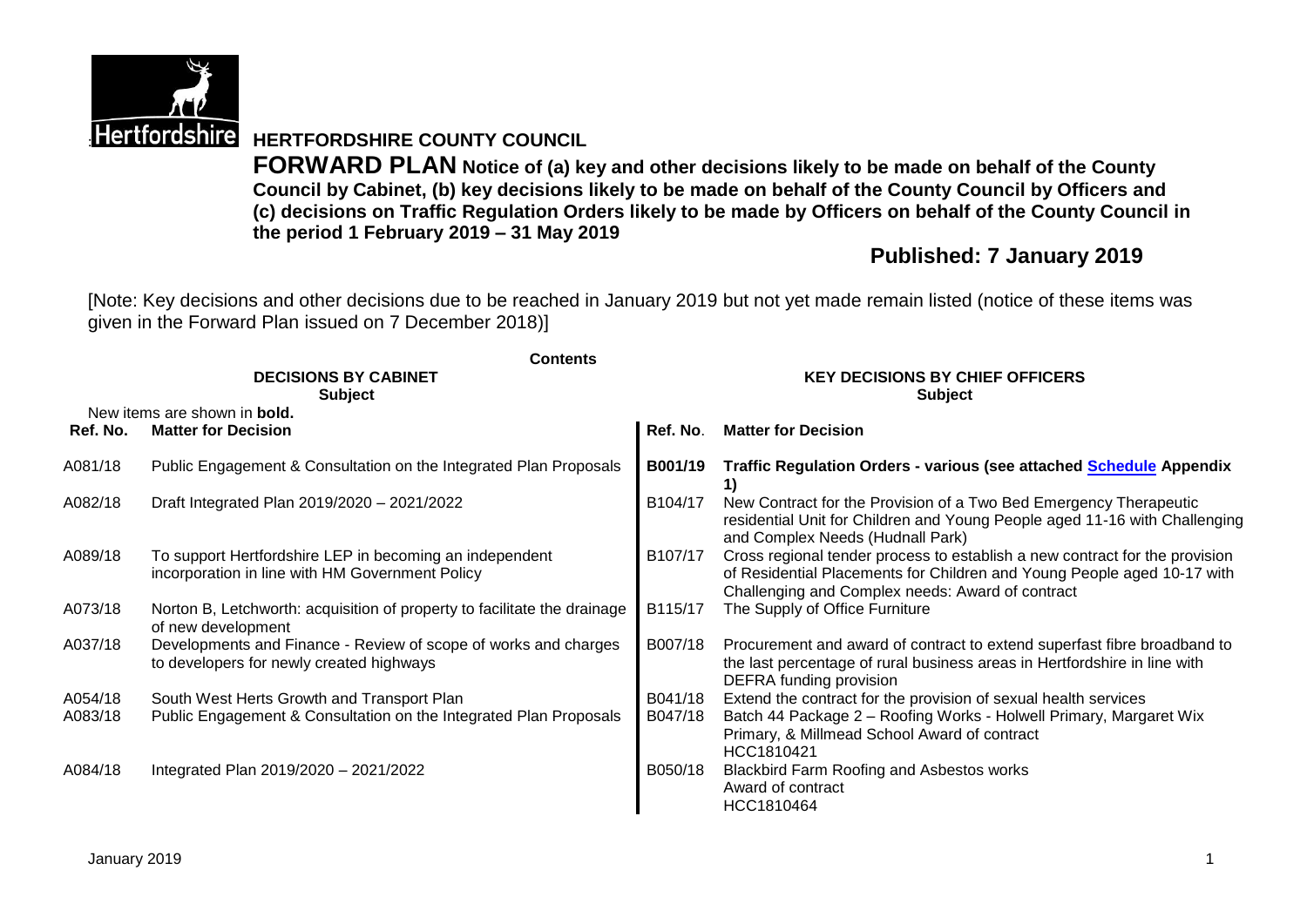| A086/18 | Hertfordshire County Council Admission arrangements 2020/2021                                                                                                                                                                                  | B068/18 | Award of Contract - short term 'bridging' arrangements for the treatment<br>and final disposal of local authority collected residual waste arising in<br>Hertfordshire from 2020 - 2022                                              |
|---------|------------------------------------------------------------------------------------------------------------------------------------------------------------------------------------------------------------------------------------------------|---------|--------------------------------------------------------------------------------------------------------------------------------------------------------------------------------------------------------------------------------------|
| A087/18 | Overview & Scrutiny Committee Report on the Integrated Plan<br>Proposals                                                                                                                                                                       | B069/18 | Award of Contract for Vehicle Management to undertake maintenance,<br>repairs, fleet management, lease car management and vehicle purchase                                                                                           |
| A088/18 | Service Cabinet Panels Comments on the Integrated Plan Proposals                                                                                                                                                                               | B079/18 | Provision of Adult Weight Management Services - Award of contract                                                                                                                                                                    |
| A090/18 | To consider the statutory proposal to enlarge and relocate<br>Westfield Community Primary School, Hoddesdon to a new<br>school site at High Leigh, Hoddesdon                                                                                   | B082/18 | Provision of organics waste treatment / composting and bulking services -<br>Award of contract                                                                                                                                       |
| A091/18 | Approval of the new Learning Disability Strategy 2019-2024 - The<br><b>Big Plan</b>                                                                                                                                                            | B083/18 | To enter into a Delivery Agreement for the construction of the New Ware<br>Household Waste Recycling Centre                                                                                                                          |
| A092/18 | Capital Spending Signage and Branding Policy                                                                                                                                                                                                   | B098/18 | Extension of existing Hertfordshire Care Providers Association (HCPA)<br>contract under clause 3.3 of existing contract                                                                                                              |
| A093/18 | Approval for the revised Local Flood Risk Management Strategy<br>(LFRMS2)                                                                                                                                                                      | B101/18 | Award of contract for provision of external / internal Audit contractor, to<br>supplement the available in-house internal Audit resource, for the delivery<br>of the County's Shared Internal Audit Service (SIAS) from 1 April 2019 |
| A001/19 | Proposal to amend Hertfordshire County Council Public Library<br><b>Byelaws</b>                                                                                                                                                                | B102/18 | Procurement for The provision of an Enterprise Resource Planning (ERP)<br>System for Herts FullStop: Award of contract                                                                                                               |
| A002/19 | Provision of mental health and learning disability services for<br><b>Hertfordshire</b>                                                                                                                                                        | B103/18 | The Supply of Whiteboards, Notice Boards and Associated Equipment<br>Framework in association with Hampshire County Council and Suffolk<br>County Council: Award of contract                                                         |
| A003/19 | <b>Approval of the Serious Violence Strategy</b>                                                                                                                                                                                               | B105/18 | Environmental Resource Planning Consultancy Framework: Award of<br>contract                                                                                                                                                          |
| A004/19 | Additional School Places; Information about the next proposed<br>primary expansion (Codicote); seeking approvals to a secondary<br>expansion in Watford; an additional accommodation scheme in<br>St Albans; and the application of S106 funds | B107/18 | Provision of Art Therapy Sessions - Award of contract                                                                                                                                                                                |
| A005/19 | <b>Herts FullStop Collaboration</b>                                                                                                                                                                                                            | B108/18 | HCC1810701 - School Expansion - Belswains School, Hemel Hempstead:<br>Award of contract                                                                                                                                              |
| A006/19 | Action plan to address 'Areas of Improvement' identified in Her<br>Majesty's Inspectorate of Constabulary and Fire & Rescue<br>Services (HMICFRS) Inspection report in to Hertfordshire Fire<br>and Rescue Service                             | B109/18 | HCC1810703 - Property Works Framework 2019-2023                                                                                                                                                                                      |
| A007/19 | To consider the future of Land at London Road, Bishops<br><b>Stortford</b>                                                                                                                                                                     | B110/18 | HCC1810704 - Property Consultancy Framework 2019 - 2023                                                                                                                                                                              |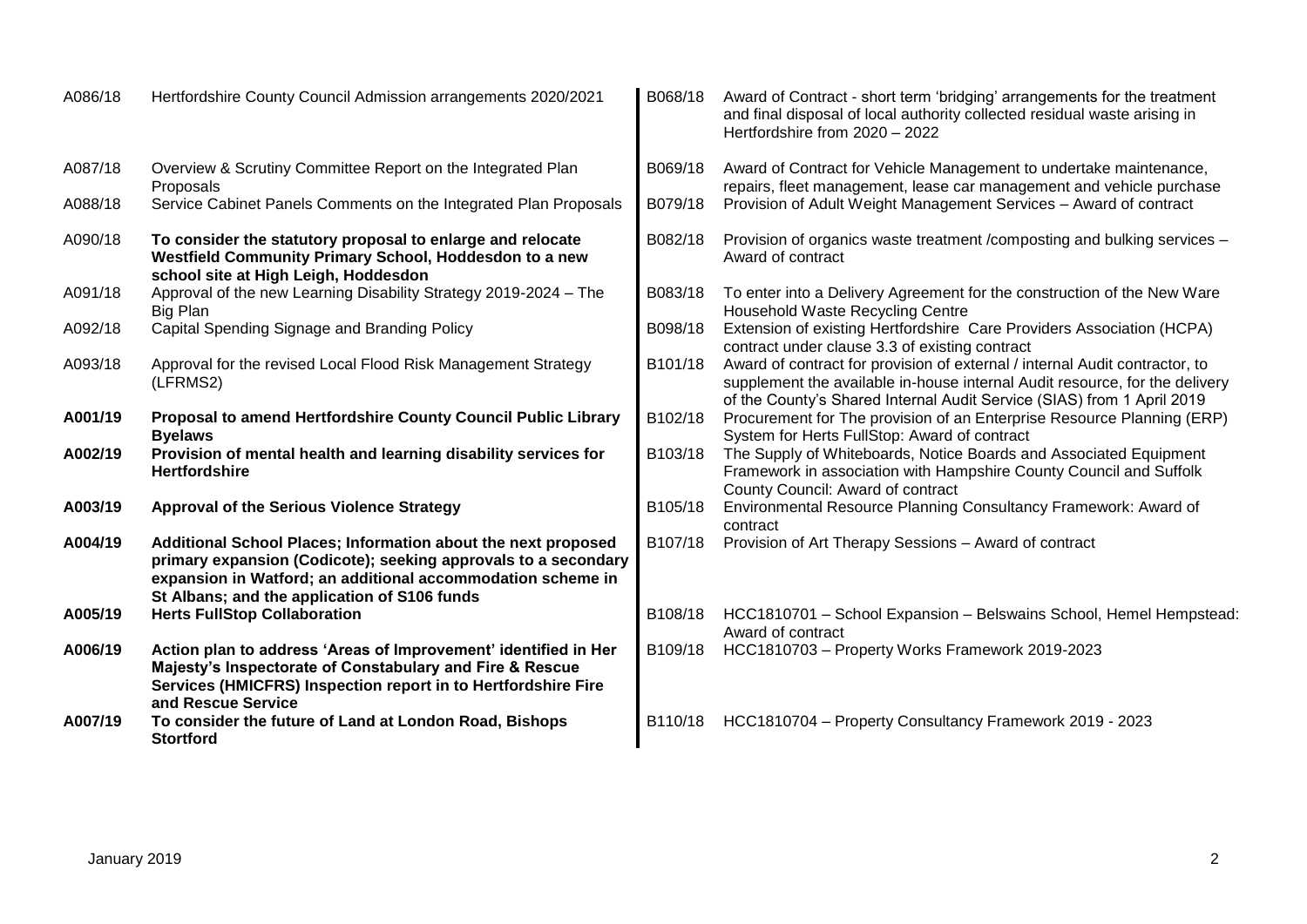| A085/18 | Hertfordshire Delivering Adoption Services for Luton Borough<br>Council | B111/18 | HCC1810826 - Provision of Demountable temporary / modular buildings:<br>Award of contract                                      |
|---------|-------------------------------------------------------------------------|---------|--------------------------------------------------------------------------------------------------------------------------------|
| A075/18 | Approval for the Hertfordshire County Council Air Quality Strategy      | B116/18 | HCC1810932                                                                                                                     |
|         |                                                                         |         | PEP8 - School Expansion - St Peters School, St Albans                                                                          |
|         |                                                                         |         | <b>Award of Contract</b>                                                                                                       |
|         |                                                                         | B117/18 | Procure a contract for the adult substance misuse housing related support<br>service                                           |
|         |                                                                         | B122/18 | Extension of the Direct payment Support Service contract by single tender<br>action.                                           |
|         |                                                                         | B127/18 | To extend Hertfordshire County Council's Children Speech and Language<br>Therapy Contract to September 2019                    |
|         |                                                                         | B128/18 | To extend Hertfordshire County Council's Children's Occupational Therapy<br>Contract to September 2019                         |
|         |                                                                         | B129/18 | To extend Hertfordshire County Council's Contract for the provision of the<br>'KIDS hubs' service                              |
|         |                                                                         | B130/18 | The Provision of Building Cleaning for St Georges School, Harpenden<br>Award of contract                                       |
|         |                                                                         | B131/18 | The Provision of a Cleaning Service for St Albans District Council                                                             |
|         |                                                                         |         | Award of contract                                                                                                              |
|         |                                                                         | B132/18 | HCC1811013                                                                                                                     |
|         |                                                                         |         | Development of a new school - Bishops Stortford Eastern Primary School -                                                       |
|         |                                                                         |         | Award of contract                                                                                                              |
|         |                                                                         | B133/18 | Re-Procurement and award of contract to undertake routine vegetation                                                           |
|         |                                                                         |         | management on the Rights of Way network in Hertfordshire 2019 to 2023                                                          |
|         |                                                                         | B134/18 | Acquisition of new premises for enlarged Hatfield Library                                                                      |
|         |                                                                         | B135/18 | Recommission under Single Tender Action for a Block Contract for the                                                           |
|         |                                                                         | B136/18 | Provision of Intensive Support to Prevent Family Breakdown<br>Adoption of a revised Statement of Community Involvement         |
|         |                                                                         | B137/18 | Block contract for the provision of the Step Up to Social Work Post                                                            |
|         |                                                                         |         | Graduate Diploma                                                                                                               |
|         |                                                                         | B138/18 | Award of contract for Provision of Pumping Appliances                                                                          |
|         |                                                                         | B139/18 | Acquisition of Land interests necessary for the delivery of the A602                                                           |
|         |                                                                         |         | Improvements                                                                                                                   |
|         |                                                                         | B140/18 | Issue of contracts for older peoples day centres                                                                               |
|         |                                                                         | B141/18 | Extension of support and advice contracts with the voluntary and<br>community sector                                           |
|         |                                                                         | B142/18 | Draft Intalink Bus Strategy public consultation                                                                                |
|         |                                                                         | B002/19 | Additional School Places (approval of funding to support the increase<br>in age range of Watford University Technical College) |
|         |                                                                         | B003/19 | Award of Contract for the provision of a Learning Provider with effect<br>from April 2019                                      |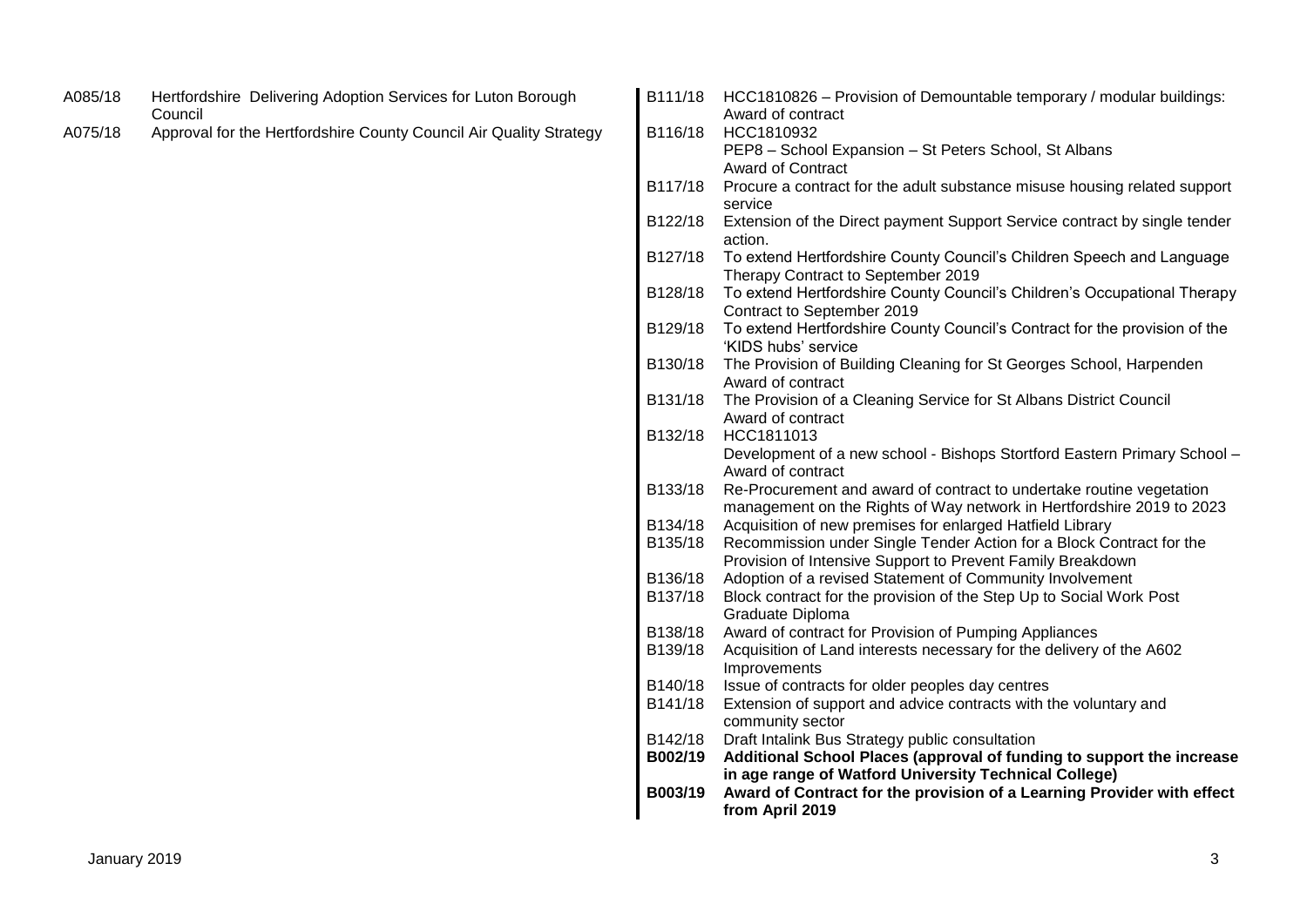| B004/19 | <b>Collaborative Vehicle Purchasing Framework led by Hertfordshire</b><br><b>County Council</b>                                                                        |
|---------|------------------------------------------------------------------------------------------------------------------------------------------------------------------------|
| B005/19 | Hertfordshire Adult and Family Learning Service (HAFLS) - Award of<br>contract for the provision of Adult Learning across Hertfordshire for<br>academic year 2019/20   |
| B006/19 | Award of contract for the provision for an integrated Therapies<br>Service to children and young people with disabilities                                              |
| B007/19 | HCC1811103 - Greenside School - Car park works                                                                                                                         |
| B008/19 | Award a contract for the adult substance misuse housing related<br>support service                                                                                     |
| B009/19 | Whether to consult on proposals to enlarge the premises of Codicote<br>C of E Primary School in Codicote within the ninth primary school<br>expansion programme (PEP9) |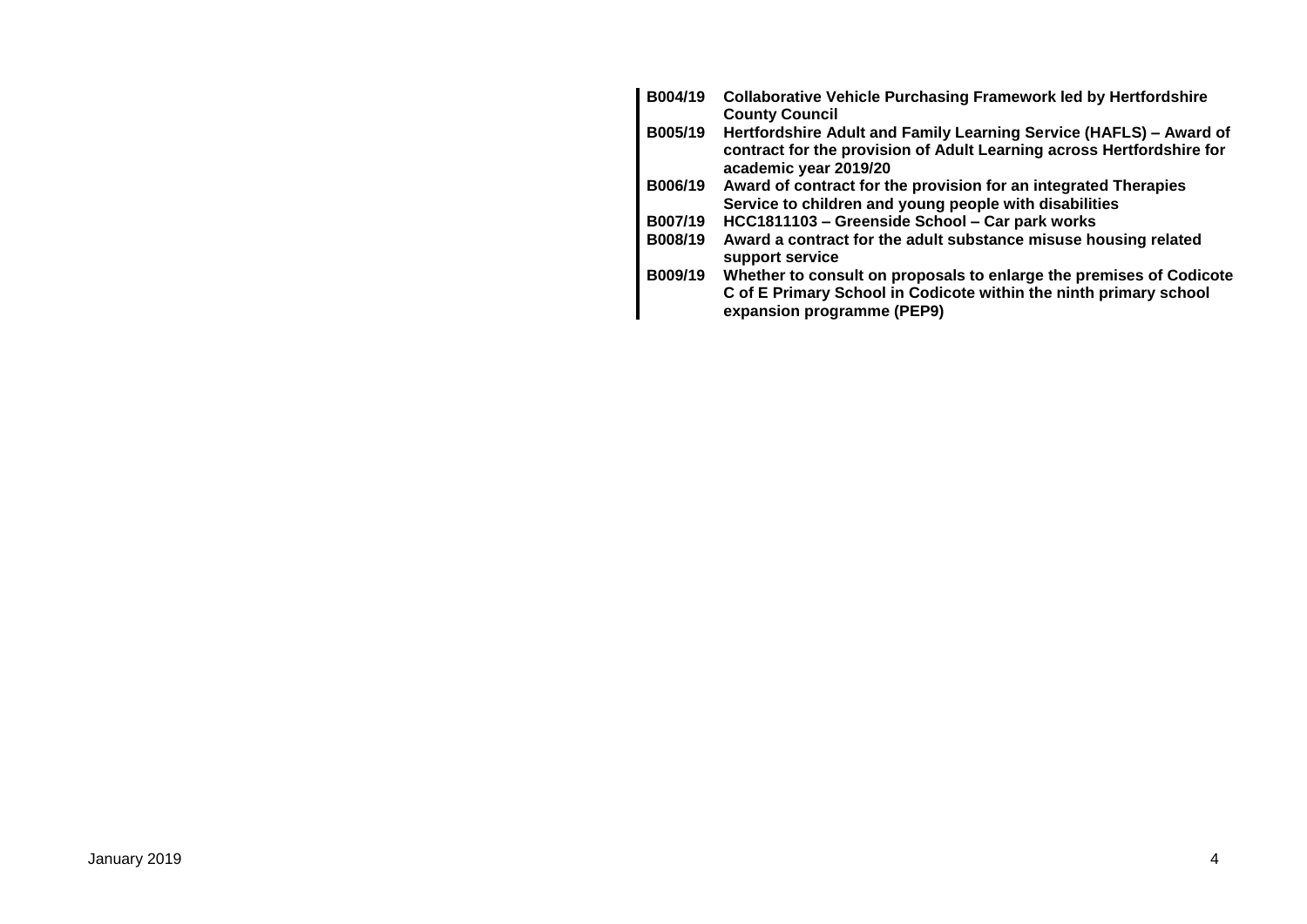**PART A: DECISIONS BY CARINET** Note: New items and amendments are shown in **bold** 

| Ref. No. | <b>Matter for Decision</b>                                                                                              | Date<br>decision to<br>be made | <b>Cabinet Panels to be</b><br>consulted                                  | <b>Officer contact for</b><br>this matter | <b>Documents to be</b><br>considered****                    | <b>Exempt from the</b><br><b>Council's Call-In</b><br><b>Procedures</b><br>Yes / No |
|----------|-------------------------------------------------------------------------------------------------------------------------|--------------------------------|---------------------------------------------------------------------------|-------------------------------------------|-------------------------------------------------------------|-------------------------------------------------------------------------------------|
| A081/18  | Public Engagement &<br>Consultation on the Integrated<br>Plan Proposals                                                 | 21/01/2019                     |                                                                           | Alex James<br>01992 588259                | Report of the Chief Executive                               | Yes                                                                                 |
| A082/18  | Draft Integrated Plan<br>2019/2020 - 2021/2022                                                                          | 21/01/2019                     |                                                                           | Ben Jay<br>01992 556257                   | Report of the Director of<br>Resources                      | Yes                                                                                 |
| A089/18  | To support Hertfordshire LEP<br>in becoming an independent<br>incorporation in line with HM<br><b>Government Policy</b> | 18/02/2019                     | Resources and<br>Performance Cabinet<br>Panel                             | Ben Jay<br>01992 556257                   | Report of the Director of<br>Resources                      | No                                                                                  |
| A073/18  | Norton B, Letchworth:<br>acquisition of property to<br>facilitate the drainage of new<br>development                    | 18/02/2019                     | Resources and<br>Performance Cabinet<br>Panel                             | Andrew Edwards<br>01992 556007            | Report of the Director of<br>Resources                      | No                                                                                  |
| A037/18  | Developments and Finance -<br>Review of scope of works and<br>charges to developers for<br>newly created highways       | 18/02/2019                     | Highways &<br><b>Environment Cabinet</b><br>Panel                         | Mike Younghusband<br>01992 658171         | Report of the Director of<br>Environment and Infrastructure | No                                                                                  |
| A054/18  | South West Herts Growth and<br><b>Transport Plan</b>                                                                    | 18/02/2019                     | Growth, Infrastructure,<br>Planning & the Economy<br><b>Cabinet Panel</b> | <b>Rupert Thacker</b><br>01992 658176     | Report of the Director of<br>Environment and Infrastructure | No                                                                                  |

The address from which, subject to any prohibition or restriction on their disclosure, copies of, or extracts from, any document listed is available is County Hall, Pegs Lane, Hertford, SG13 8DE. Other documents relevant to these matters may be submitted to the decision maker. To request details of such documents (if any) as they become available contact Elaine Shell, Democratic Services Manager by email [\(elaine.shell@hertfordshire.gov.uk\)](mailto:elaine.shell@hertfordshire.gov.uk) or phone (01992 555565).

1

<sup>††</sup> Documents to be considered by the Cabinet are published in the Council's website at <https://democracy.hertfordshire.gov.uk/mgCalendarMonthView.aspx?GL=1&bcr=1>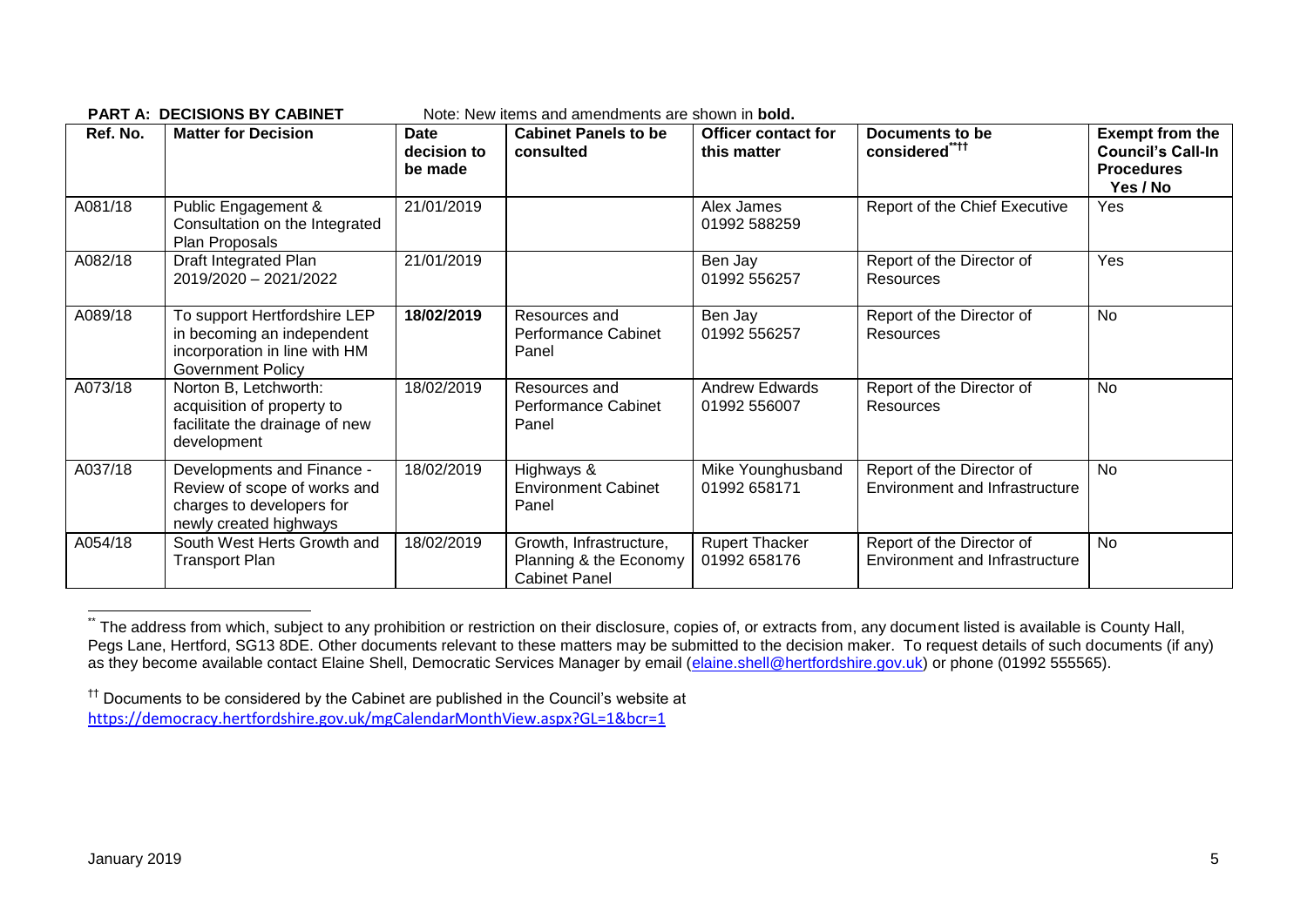| A083/18 | Public Engagement &<br>Consultation on the Integrated<br>Plan Proposals                                                                                                                | 18/02/2019<br>County<br>Council<br>19/02/2019            | <b>All Cabinet Panels</b><br>Overview & Scrutiny<br>Committee     | Alex James<br>01992 588259                              | Report of the Chief Executive                                                                                                                                                                                          | Yes       |
|---------|----------------------------------------------------------------------------------------------------------------------------------------------------------------------------------------|----------------------------------------------------------|-------------------------------------------------------------------|---------------------------------------------------------|------------------------------------------------------------------------------------------------------------------------------------------------------------------------------------------------------------------------|-----------|
| A084/18 | Integrated Plan 2019/2020 -<br>2021/2022                                                                                                                                               | Cabinet<br>18/02/2019<br>County<br>Council<br>19/02/2019 | All Cabinet Panels<br>Overview & Scrutiny<br>Committee            | Ben Jay<br>01992 556257                                 | Report of the Director of<br>Resources                                                                                                                                                                                 | Yes       |
| A086/18 | <b>Hertfordshire County Council</b><br>Admission arrangements<br>2020/2021                                                                                                             | 18/02/2019                                               | <b>Education Libraries &amp;</b><br><b>Localism Cabinet Panel</b> | Jayne Abery<br>01992 588785                             | Report of the Director of<br><b>Childrens Services</b>                                                                                                                                                                 | Yes       |
| A087/18 | Overview & Scrutiny<br>Committee Report on the<br><b>Integrated Plan Proposals</b>                                                                                                     | Cabinet<br>18/02/2019<br>County<br>Council<br>19/02/2019 | Resources and<br><b>Performance Cabinet</b><br>Panel              | Natalie Rotherham /<br>Michelle Diprose<br>01992 550782 | Report of the Overview and<br><b>Scrutiny Committee</b>                                                                                                                                                                | Yes       |
| A088/18 | <b>Service Cabinet Panels</b><br>Comments on the Integrated<br>Plan Proposals                                                                                                          | Cabinet<br>18/02/2019<br>County<br>Council<br>19/02/2019 | Resources and<br><b>Performance Cabinet</b><br>Panel              | Deborah Jeffery<br>01992 555563                         | Report of the Director of<br><b>Resources</b>                                                                                                                                                                          | Yes       |
| A090/18 | To consider the statutory<br>proposal to enlarge and<br>relocate Westfield<br><b>Community Primary School,</b><br>Hoddesdon to a new school<br>site at High Leigh,<br><b>Hoddesdon</b> | 18/02/2019                                               |                                                                   | <b>Brenda Dennett</b><br>01992 555813                   | Report of the Director of<br><b>Children's Services</b><br>Part I and Part II Report - due<br>to 'Information relating to the<br>financial or business affairs of<br>any particular person<br>(including the Council)' | <b>No</b> |
| A091/18 | Approval of the new Learning<br>Disability Strategy 2019-2024<br>- The Big Plan                                                                                                        | 18/02/2019                                               | Adult Care and Health<br><b>Cabinet Panel</b>                     | Sue Darker<br>01992 588820                              | Report of the Director of Adult<br><b>Care Services</b>                                                                                                                                                                | <b>No</b> |
| A092/18 | Capital Spending Signage and<br><b>Branding Policy</b>                                                                                                                                 | 18/02/2019                                               | Resources and<br><b>Performance Cabinet</b><br>Panel              | Andrew Hadfield<br>01992 556446                         | Report of the Director of<br><b>Resources</b>                                                                                                                                                                          | No        |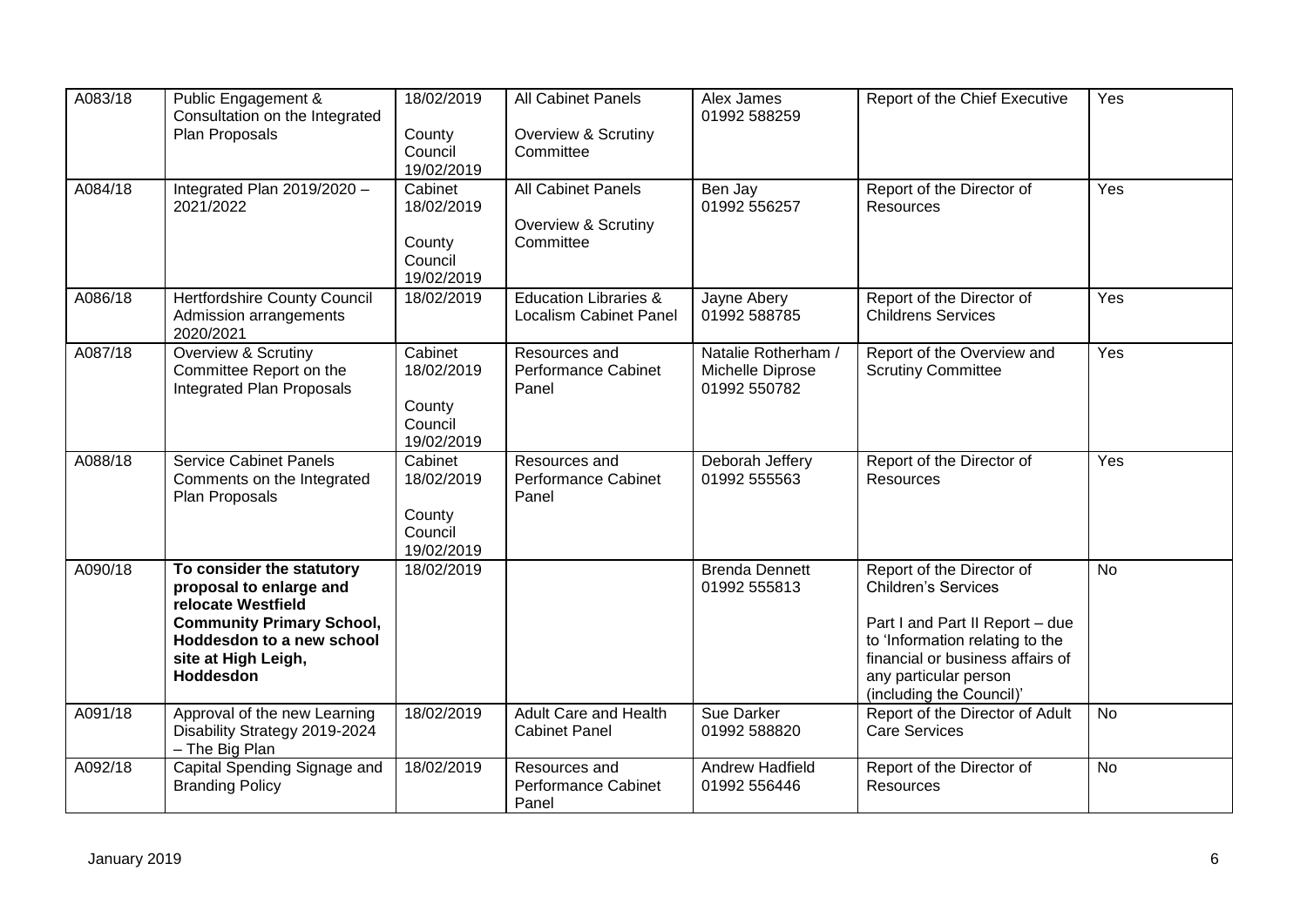| A093/18 | Approval for the revised Local<br>Flood Risk Management<br>Strategy (LFRMS2)                                                                                                                                                                                             | 18/02/2019 | Growth, Infrastructure,<br>Planning and the<br><b>Economy Cabinet Panel</b>                                                   | Andy Hardstaff<br>01992 556470         | Report of the Director of<br><b>Environment and Infrastructure</b>                                                                                                                                                                                                                      | <b>No</b>      |
|---------|--------------------------------------------------------------------------------------------------------------------------------------------------------------------------------------------------------------------------------------------------------------------------|------------|-------------------------------------------------------------------------------------------------------------------------------|----------------------------------------|-----------------------------------------------------------------------------------------------------------------------------------------------------------------------------------------------------------------------------------------------------------------------------------------|----------------|
| A001/19 | <b>Proposal to amend</b><br><b>Hertfordshire County</b><br><b>Council Public Library</b><br><b>Byelaws</b>                                                                                                                                                               | 18/02/2019 | <b>Education Libraries &amp;</b><br><b>Localism Cabinet</b><br>Panel                                                          | <b>Andrew Bignell</b><br>01707 281559  | <b>Report of the Director of</b><br><b>Resources</b>                                                                                                                                                                                                                                    | $\overline{N}$ |
| A002/19 | <b>Provision of mental health</b><br>and learning disability<br>services for Hertfordshire                                                                                                                                                                               | 18/02/2019 | <b>Adult Care and Health</b><br><b>Cabinet Panel</b><br>Children, Young<br><b>People and Families</b><br><b>Cabinet Panel</b> | <b>Anna Hall</b><br>01438 843043       | <b>Joint Report of the Director</b><br>of Adult Care Services and<br><b>Director of Children's</b><br><b>Services</b><br>Part I and Part II Report -<br>due to 'Information relating<br>to the financial or business<br>affairs of any particular<br>person (including the<br>Council)' | <b>No</b>      |
| A003/19 | <b>Approval of the Draft</b><br><b>Serious Violence Strategy</b>                                                                                                                                                                                                         | 18/02/2019 | Children, Young<br><b>People and Families</b><br><b>Cabinet Panel</b>                                                         | <b>Lindsay Edwards</b><br>01992 555734 | <b>Report of the Director of</b><br><b>Children's Services</b>                                                                                                                                                                                                                          | <b>No</b>      |
| A004/19 | <b>Additional School Places:</b><br>Information about the next<br>proposed primary expansion<br>in Codicote; seeking<br>approvals to a secondary<br>expansion in Watford; an<br>additional accommodation<br>scheme in St Albans; and<br>the application of S106<br>funds | 18/02/2019 | <b>Education Libraries &amp;</b><br><b>Localism Cabinet</b><br>Panel                                                          | <b>Pauline Davis</b><br>01992 555865   | <b>Report of the Director of</b><br><b>Children's Services</b><br>Part I and Part II Report -<br>due to 'Information relating<br>to the financial or business<br>affairs of any particular<br>person (including the<br>Council)'                                                        | <b>No</b>      |
| A005/19 | <b>Herts FullStop Collaboration</b>                                                                                                                                                                                                                                      | 18/02/2019 | <b>Resources and</b><br><b>Performance Cabinet</b><br>Panel                                                                   | <b>Glenn Facey</b><br>01707 292364     | <b>Report of the Director of</b><br><b>Resources</b><br>Part I and Part II Report -<br>due to 'Information relating<br>to the financial or business<br>affairs of any particular<br>person (including the<br>Council)'                                                                  | <b>No</b>      |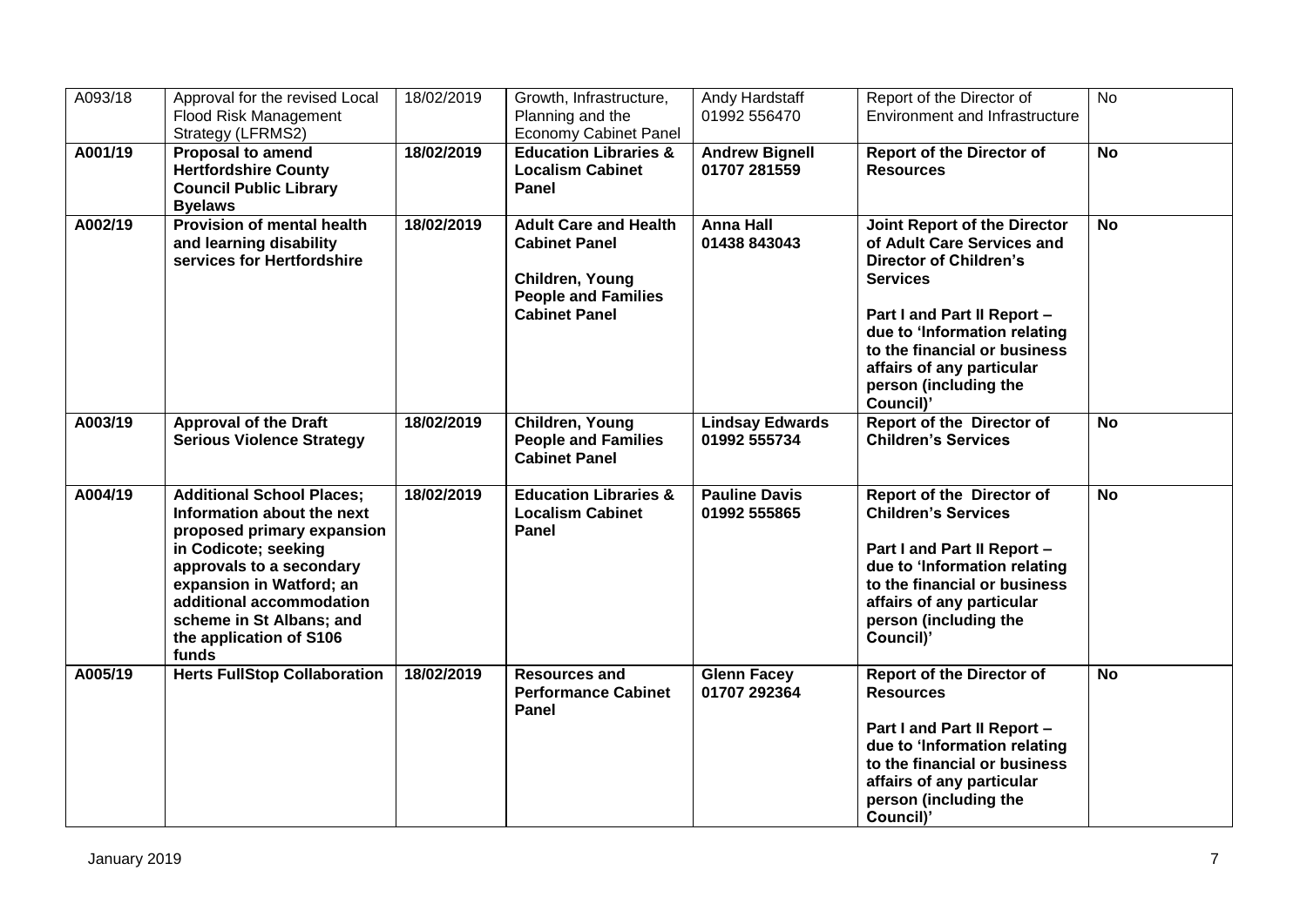| A006/19 | <b>Action plan to address</b><br>'Areas of Improvement'<br>identified in Her Majesty's<br>Inspectorate of<br><b>Constabulary and Fire &amp;</b><br><b>Rescue Services (HMICFRS)</b><br>Inspection report in to<br><b>Hertfordshire Fire and</b><br><b>Rescue Service</b> | 18/02/2019 | <b>Community Safety and</b><br><b>Waste Management</b><br><b>Cabinet Panel</b> | Darryl Keen<br>01992 507500        | <b>Report of the Director of</b><br><b>Community Protection</b>                                                                                                                                                        | <b>No</b> |
|---------|--------------------------------------------------------------------------------------------------------------------------------------------------------------------------------------------------------------------------------------------------------------------------|------------|--------------------------------------------------------------------------------|------------------------------------|------------------------------------------------------------------------------------------------------------------------------------------------------------------------------------------------------------------------|-----------|
| A007/19 | To consider the future of<br>Land at London Road,<br><b>Bishops Stortford</b>                                                                                                                                                                                            | 18/02/2019 | <b>Resources and</b><br><b>Performance Cabinet</b><br><b>Panel</b>             | <b>Dick Bowler</b><br>01992 556223 | <b>Report of the Director of</b><br><b>Resources</b><br>Part I and Part II Report -<br>due to 'Information relating<br>to the financial or business<br>affairs of any particular<br>person (including the<br>Council)' | <b>No</b> |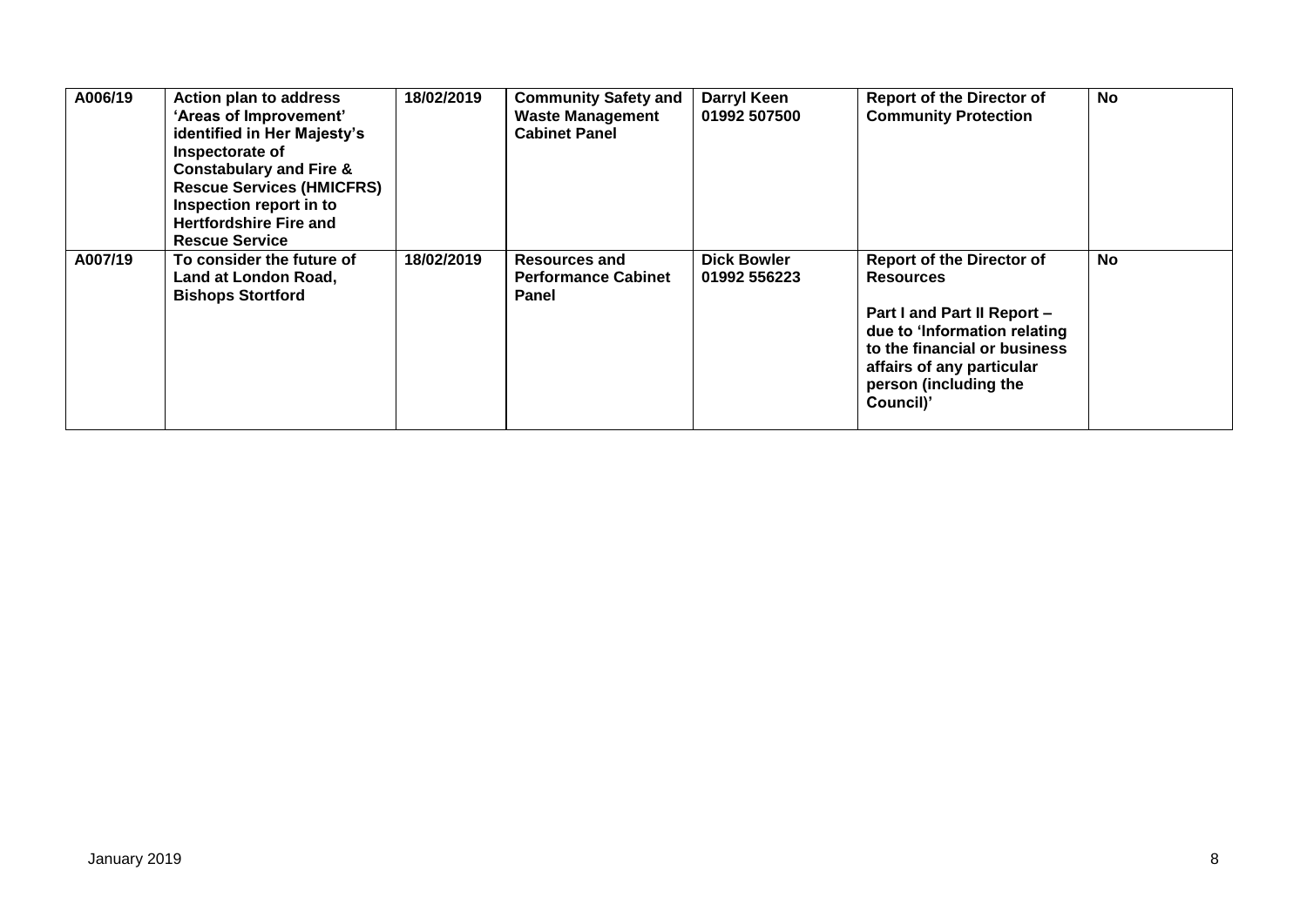| A085/18 | Hertfordshire Delivering<br>Adoption Services for Luton<br>Borough Council | 18/03/2019 | Children, Young People<br>and Families Cabinet<br>Panel | Sue Lowndes<br>07833 484306 | Report of Director of Children's<br><b>Services</b>              | No        |
|---------|----------------------------------------------------------------------------|------------|---------------------------------------------------------|-----------------------------|------------------------------------------------------------------|-----------|
|         |                                                                            |            |                                                         |                             | Part I and Part II report - due                                  |           |
|         |                                                                            |            |                                                         |                             | to inclusion of 'information                                     |           |
|         |                                                                            |            |                                                         |                             | relating to any individual,                                      |           |
|         |                                                                            |            |                                                         |                             | information which is likely to                                   |           |
|         |                                                                            |            |                                                         |                             | reveal the identity of an                                        |           |
|         |                                                                            |            |                                                         |                             | individual, information relating<br>to the financial or business |           |
|         |                                                                            |            |                                                         |                             | affairs of any particular person                                 |           |
|         |                                                                            |            |                                                         |                             | (including the Council) and                                      |           |
|         |                                                                            |            |                                                         |                             | information relating to any                                      |           |
|         |                                                                            |            |                                                         |                             | consultations or negotiations,                                   |           |
|         |                                                                            |            |                                                         |                             | or contemplated consultations                                    |           |
|         |                                                                            |            |                                                         |                             | or negotiations, in connection                                   |           |
|         |                                                                            |            |                                                         |                             | with any labour relations                                        |           |
|         |                                                                            |            |                                                         |                             | matter arising between the                                       |           |
|         |                                                                            |            |                                                         |                             | Council or a Minister of the                                     |           |
|         |                                                                            |            |                                                         |                             | Crown and employees of, or                                       |           |
|         |                                                                            |            |                                                         |                             | office holders under, the<br>Council.'                           |           |
| A075/18 |                                                                            | 15/04/2019 | Public Health &                                         | <b>Bethan Clemence</b>      |                                                                  | <b>No</b> |
|         | Approval for the Hertfordshire<br><b>County Council Air Quality</b>        |            | <b>Prevention Cabinet</b>                               | 01992 555363                | Joint report of the Director of<br>Public Health and Director of |           |
|         | Strategy                                                                   |            | Panel                                                   |                             | <b>Environment and Infrastructure</b>                            |           |
|         |                                                                            |            |                                                         |                             |                                                                  |           |
|         |                                                                            |            | Highways &                                              |                             |                                                                  |           |
|         |                                                                            |            | <b>Environment Cabinet</b>                              |                             |                                                                  |           |
|         |                                                                            |            | Panel                                                   |                             |                                                                  |           |
|         |                                                                            |            | Growth, Infrastructure,                                 |                             |                                                                  |           |
|         |                                                                            |            | Planning and the                                        |                             |                                                                  |           |
|         |                                                                            |            | <b>Economy Cabinet Panel</b>                            |                             |                                                                  |           |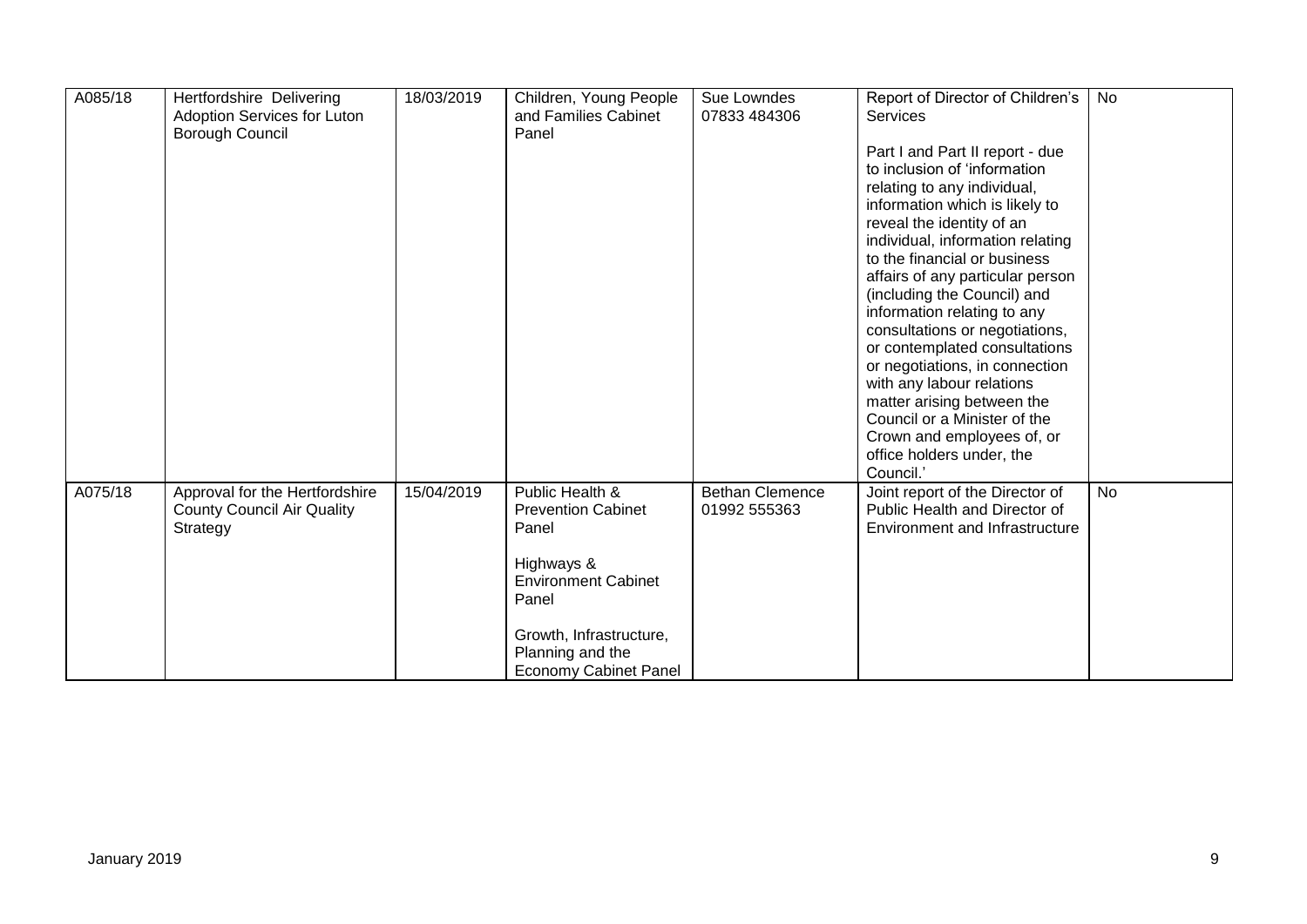**Membership of Cabinet:** 

**Colette Wyatt-Lowe** Adult Care & Health **Phil Bibby Bill Bibby** Highways & Environment<br>Teresa Heritage Children, Young People and Families David Williams Leader of the Council **Teresa Heritage Children, Young People and Families David Williams Leader of the Council Terry Hone Community Safety & Waste Management Richard Roberts Public Health & Prevention Terry Douris <b>Education, Libraries & Localism**<br> **Derrick Ashley** Growth, Infrastructure, Planning **Growth, Infrastructure, Planning and the Economy**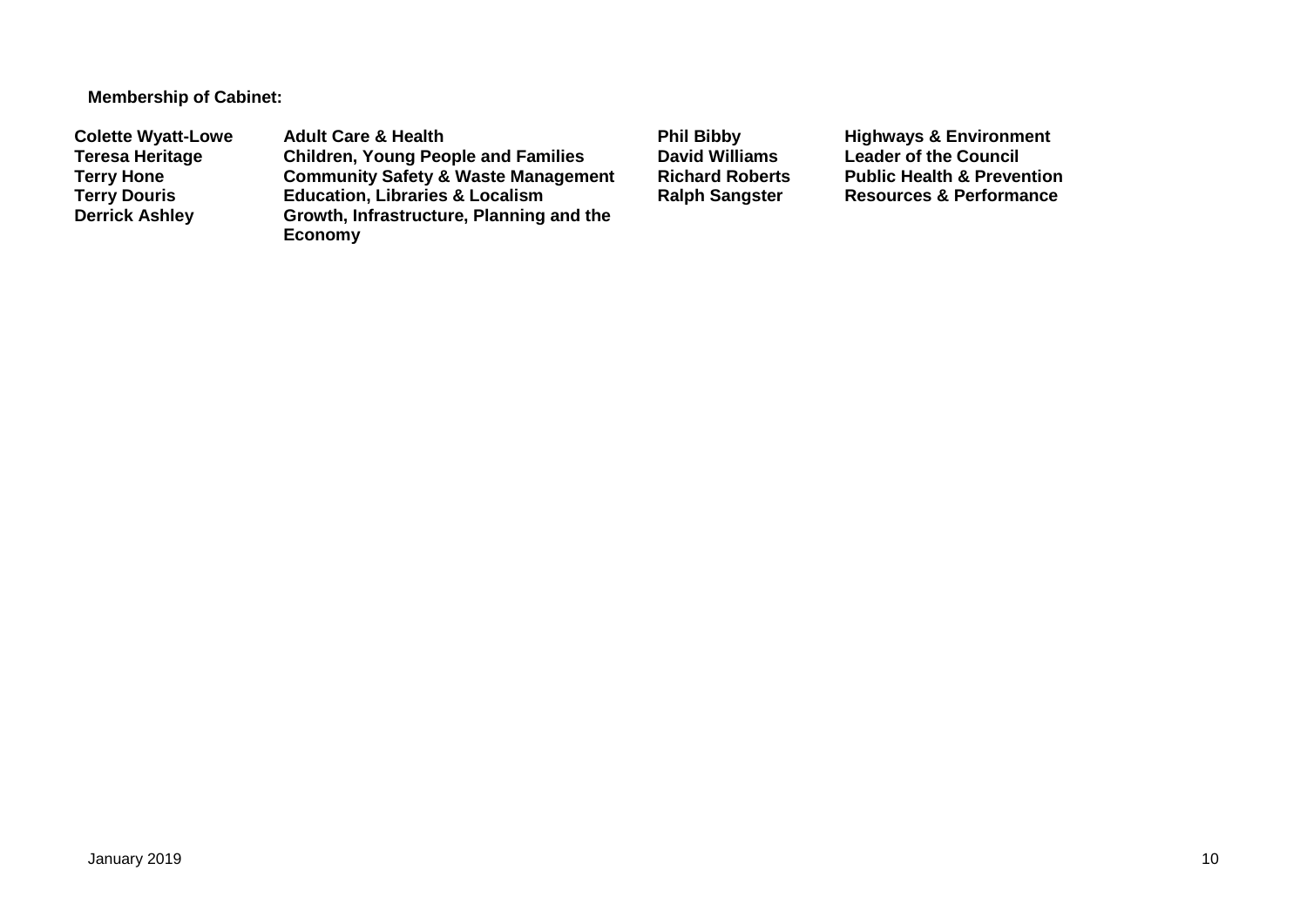**PART B: DECISIONS BY CHIEF OFFICERS Note: New items and amendments are shown in bold.** 

|         | <b>Issue for Decision</b>                                                                                                                                                                                             | Name and Title of<br><b>Decision Maker</b>                                             | Date, or<br>period<br>within<br>which,<br>decision to<br>be made | <b>Cabinet Panels to be</b><br>consulted | <b>Officer contact for</b><br>this matter | Documents to be<br>considered <sup>##</sup> | <b>Exempt from the</b><br><b>Council's Call-In</b><br><b>Procedures</b><br>Yes / No |
|---------|-----------------------------------------------------------------------------------------------------------------------------------------------------------------------------------------------------------------------|----------------------------------------------------------------------------------------|------------------------------------------------------------------|------------------------------------------|-------------------------------------------|---------------------------------------------|-------------------------------------------------------------------------------------|
| B001/19 | <b>Traffic Regulation</b><br><b>Orders - various</b><br>(see attached<br><b>Schedule</b><br>Appendix 1)                                                                                                               | <b>Mark Kemp</b><br><b>Director</b><br><b>Environment and</b><br><b>Infrastructure</b> | During the<br>period of<br>this Forward<br><b>Plan</b>           |                                          | <b>Mark Kemp</b><br>01992 555206          | <b>Reports from Lead</b><br><b>Officers</b> | <b>No</b>                                                                           |
| B104/17 | New Contract for<br>the Provision of a<br>Two Bed<br>Emergency<br>Therapeutic<br>residential Unit for<br>Children and<br>Young People aged<br>11-16 with<br>Challenging and<br><b>Complex Needs</b><br>(Hudnall Park) | Marion Ingram<br>Operations Director,<br><b>Specialist Services</b>                    | January<br>2019 (was<br>November<br>2018)                        |                                          | Lynn Knowles<br>07740 918847              | See Note 2 below                            | <b>No</b>                                                                           |

1

<sup>‡‡</sup> The address from which, subject to any prohibition or restriction on their disclosure, copies of, or extracts from, any document listed is available is County Hall, Pegs Lane, Hertford, SG13 8DE. Other documents relevant to these matters may be submitted to the decision maker. To request details of such documents (if any) as they become available contact Elaine Shell, Democratic Services Manager by email [\(elaine.shell@hertfordshire.gov.uk\)](mailto:elaine.shell@hertfordshire.gov.uk) or phone (01992 55565).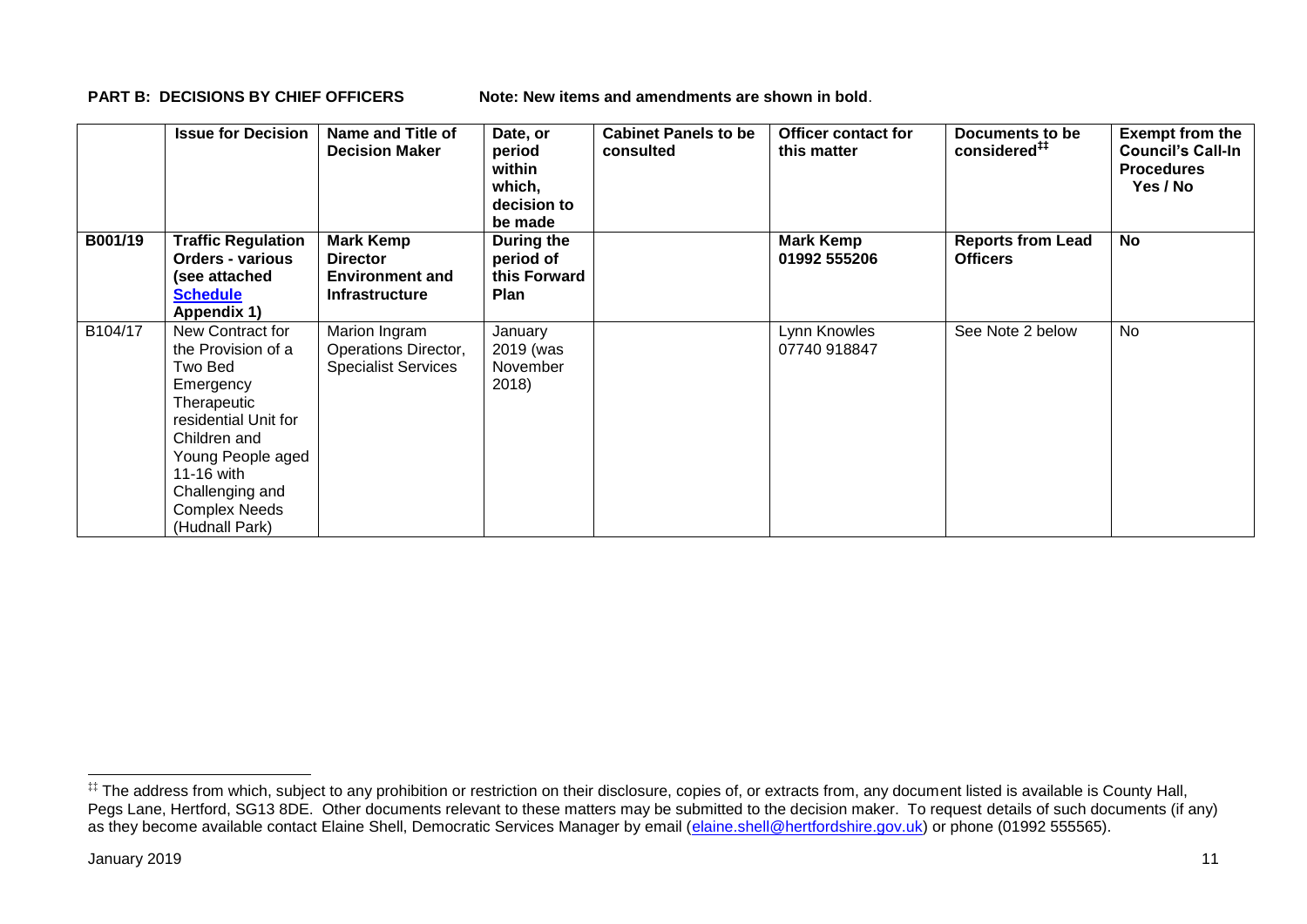| B107/17 | Cross regional<br>tender process to<br>establish a new<br>contract for the<br>provision of<br>Residential<br>Placements for<br>Children and<br>Young People aged<br>10-17 with<br>Challenging and<br>Complex needs:<br>Award of contract | Marion Ingram<br>Operations Director,<br><b>Specialist Services</b> | January<br>2019 (was<br>September<br>2018)        | Lynn Knowles<br>07740 918847      | See Note 2 below        | No             |
|---------|------------------------------------------------------------------------------------------------------------------------------------------------------------------------------------------------------------------------------------------|---------------------------------------------------------------------|---------------------------------------------------|-----------------------------------|-------------------------|----------------|
| B115/17 | The Supply of<br><b>Office Furniture</b>                                                                                                                                                                                                 | Glenn Facey<br><b>Head of Herts</b><br>FullStop                     | January<br>2019 (was<br>December<br>2018)         | James Conway<br>01707 292491      | See Note 2 & 3<br>below | <b>No</b>      |
| B007/18 | Procurement and<br>award of contract to<br>extend superfast<br>fibre broadband to<br>the last percentage<br>of rural business<br>areas in<br>Hertfordshire in line<br>with DEFRA<br>funding provision                                    | <b>Steven Pilsworth</b><br><b>Director Resources</b>                | January<br>2019 (was<br><b>December</b><br>2018)  | Anna Morrison<br>01992 588397     | See Note 2 below        | $\overline{N}$ |
| B041/18 | Extend the contract<br>for the provision of<br>sexual health<br>services                                                                                                                                                                 | Jim McManus,<br>Director of Public<br>Health                        | February<br>2019 (was<br><b>December</b><br>2018) | <b>Brian Gale</b><br>01438 843537 | See Note 2 below        | <b>No</b>      |
| B047/18 | Batch 44 Package<br>2 - Roofing Works<br>- Holwell Primary,<br>Margaret Wix<br>Primary, &<br>Millmead School<br>Award of contract<br>HCC1810421                                                                                          | Sass Pledger<br><b>Assistant Director</b><br>Property               | <b>March 2019</b><br>(was<br>January<br>2019)     | Jackie Aldridge<br>01992 588138   | See Note 2 below        | <b>No</b>      |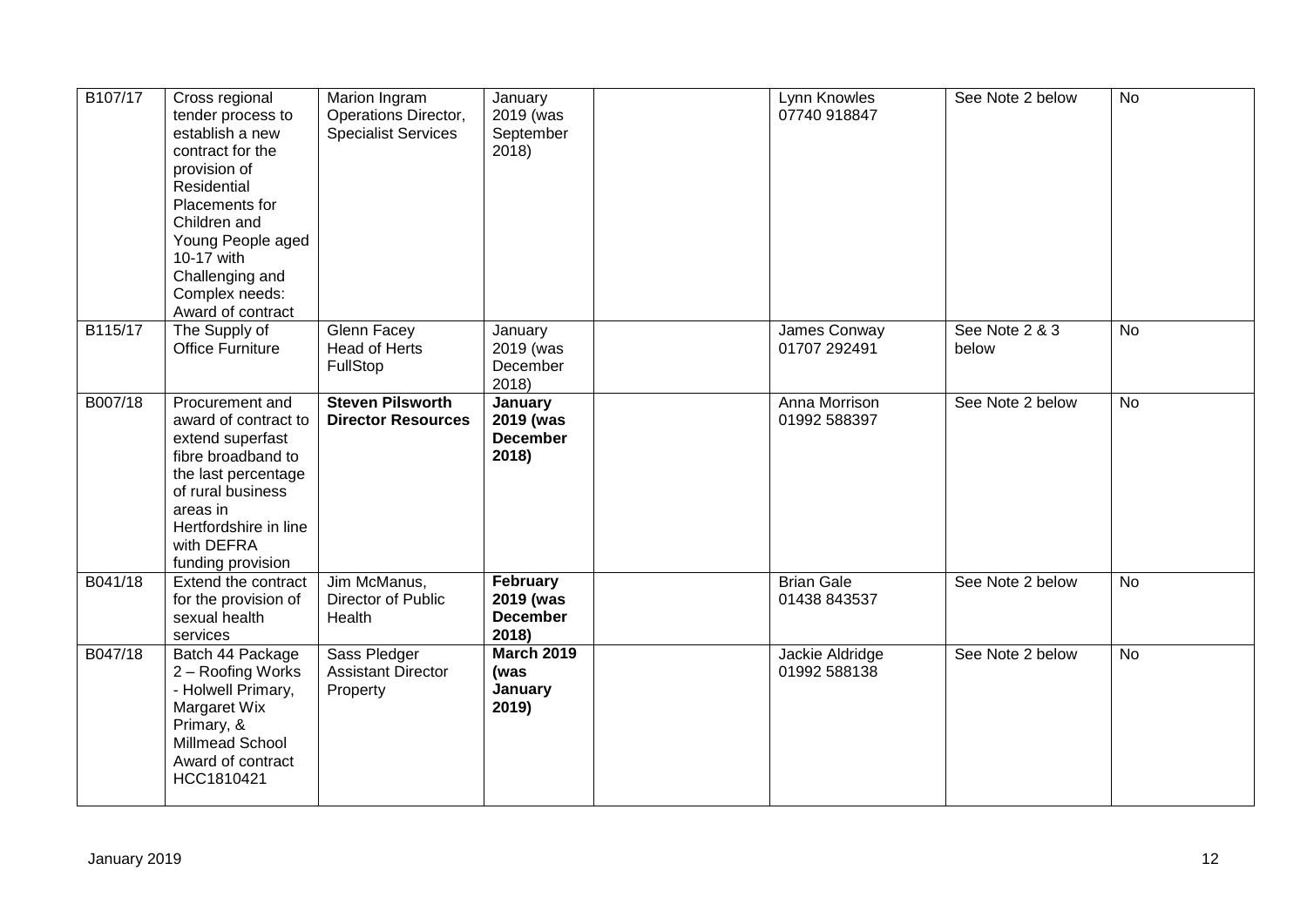| B050/18 | <b>Blackbird Farm</b><br>Roofing and<br>Asbestos works<br>Award of contract<br>HCC1810464                                                                                                                      | Sass Pledger<br><b>Assistant Director</b><br>Property                                           | <b>March 2019</b><br>(was<br>January<br>2019)           | Jackie Aldridge<br>01992 588138       | See Note 2 below | <b>No</b> |
|---------|----------------------------------------------------------------------------------------------------------------------------------------------------------------------------------------------------------------|-------------------------------------------------------------------------------------------------|---------------------------------------------------------|---------------------------------------|------------------|-----------|
| B068/18 | Award of Contract -<br>short term 'bridging'<br>arrangements for<br>the treatment and<br>final disposal of<br>local authority<br>collected residual<br>waste arising in<br>Hertfordshire from<br>$2020 - 2022$ | Simon Aries<br>Assistant Director -<br>Transport, Waste &<br>Environmental<br>Management        | January<br>2019 (was<br>November<br>2018)               | <b>Matthew King</b><br>01992 556207   | See Note 2 below | <b>No</b> |
| B069/18 | <b>Award of Contract</b><br>for Vehicle<br>Management to<br>undertake<br>maintenance,<br>repairs, fleet<br>management, lease<br>car management<br>and vehicle<br>purchase                                      | Glenn Facey<br>Head of Herts<br>FullStop                                                        | January<br>2019 (was<br><b>December</b><br>2018)        | <b>Patrick Stiles</b><br>01707 292391 | See Note 2 below | <b>No</b> |
| B079/18 | Provision of Adult<br>Weight<br>Management<br>Services - Award<br>of contract                                                                                                                                  | Jim McManus,<br>Director of Public<br>Health                                                    | January<br>2019 (was<br>November<br>2018)               | <b>Brian Gale</b><br>01438 843537     | See Note 2 below | <b>No</b> |
| B082/18 | Provision of<br>organics waste<br>treatment<br>/composting and<br>bulking services -<br>Award of contract                                                                                                      | Simon Aries<br><b>Assistant Director</b><br>Transport, Waste<br>and Environmental<br>Management | <b>January</b><br>2019 (was<br><b>December</b><br>2018) | <b>Matthew King</b><br>01992 556207   | See Note 2 below | <b>No</b> |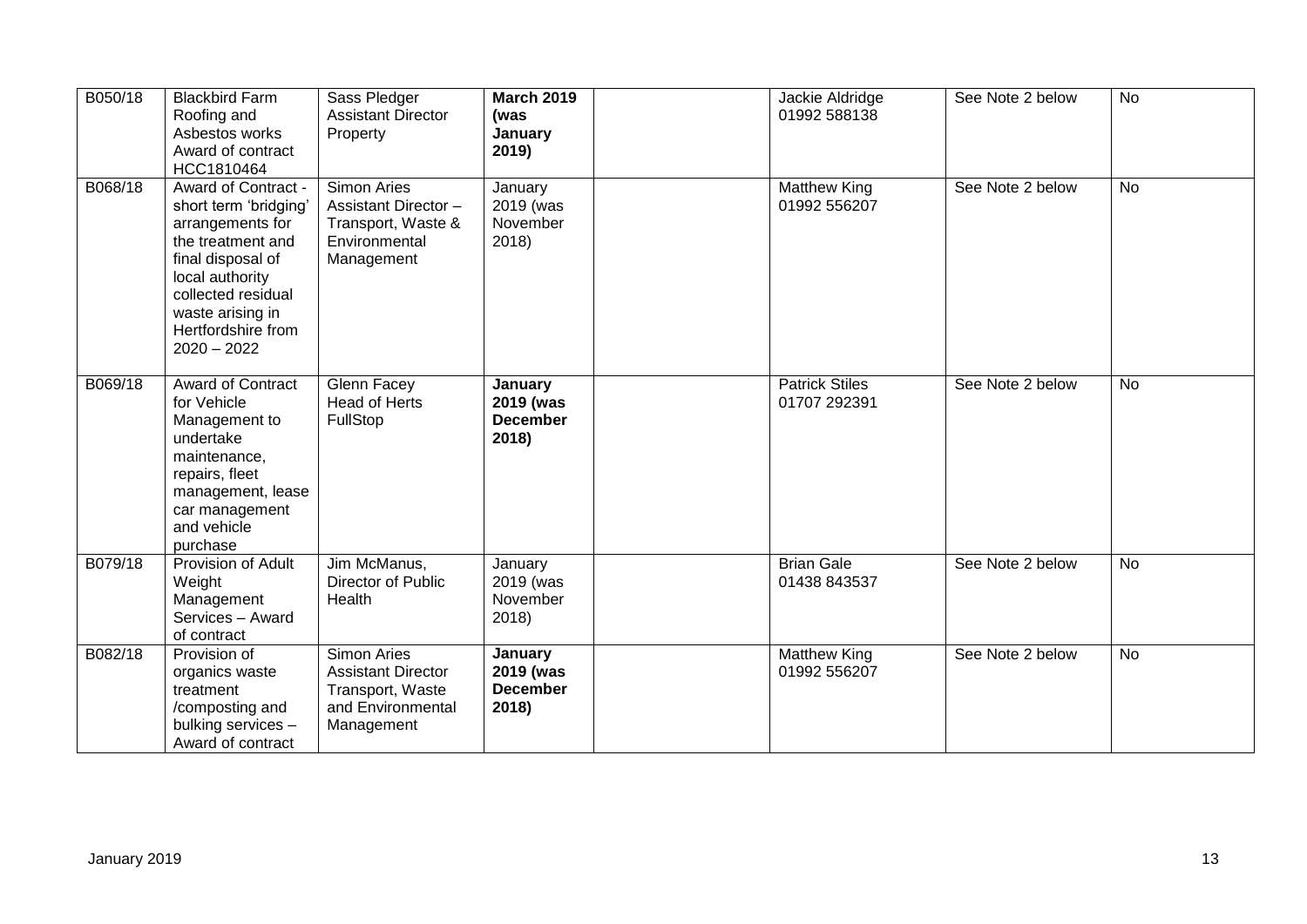| B083/18 | To enter into a<br><b>Delivery Agreement</b><br>for the construction<br>of the New Ware<br><b>Household Waste</b><br><b>Recycling Centre</b>                                                                                                                              | <b>Simon Aries</b><br><b>Assistant Director</b><br>Transport, Waste<br>and Environmental<br>Management | January<br>2019 (was<br>October<br>2018)         | <b>Matthew King</b><br>01992 556207 | Report<br>See Note 4 below | <b>No</b> |
|---------|---------------------------------------------------------------------------------------------------------------------------------------------------------------------------------------------------------------------------------------------------------------------------|--------------------------------------------------------------------------------------------------------|--------------------------------------------------|-------------------------------------|----------------------------|-----------|
| B098/18 | Extension of<br>existing<br>Hertfordshire Care<br>Providers<br>Association<br>(HCPA) contract<br>under clause 3.3 of<br>existing contract                                                                                                                                 | Helen Manuef<br><b>Assistant Director</b><br>Planning &<br>Resources                                   | January<br>2019 (was<br><b>December</b><br>2018) | Mark Gwynne<br>01438 843544         | Report<br>See Note 4 below | No        |
| B101/18 | Award of contract<br>for provision of<br>external / internal<br>Audit contractor, to<br>supplement the<br>available in-house<br>internal Audit<br>resource, for the<br>delivery of the<br>County's Shared<br><b>Internal Audit</b><br>Service (SIAS)<br>from 1 April 2019 | <b>Terry Barnett</b><br><b>Head of Assurance</b><br>Services                                           | February<br>2019 (was<br>November<br>2018)       | Chris Wood<br>01438 845513          | See Note 2 below           | <b>No</b> |
| B102/18 | Procurement for<br>The provision of an<br>Enterprise<br>Resource Planning<br>(ERP) System for<br>Herts FullStop:<br>Award of contract                                                                                                                                     | Glenn Facey<br>Head of Herts<br>FullStop                                                               | March 2019<br>(was<br>December<br>2018)          | Glenn Facey<br>01707 292364         | See Note 2 below           | <b>No</b> |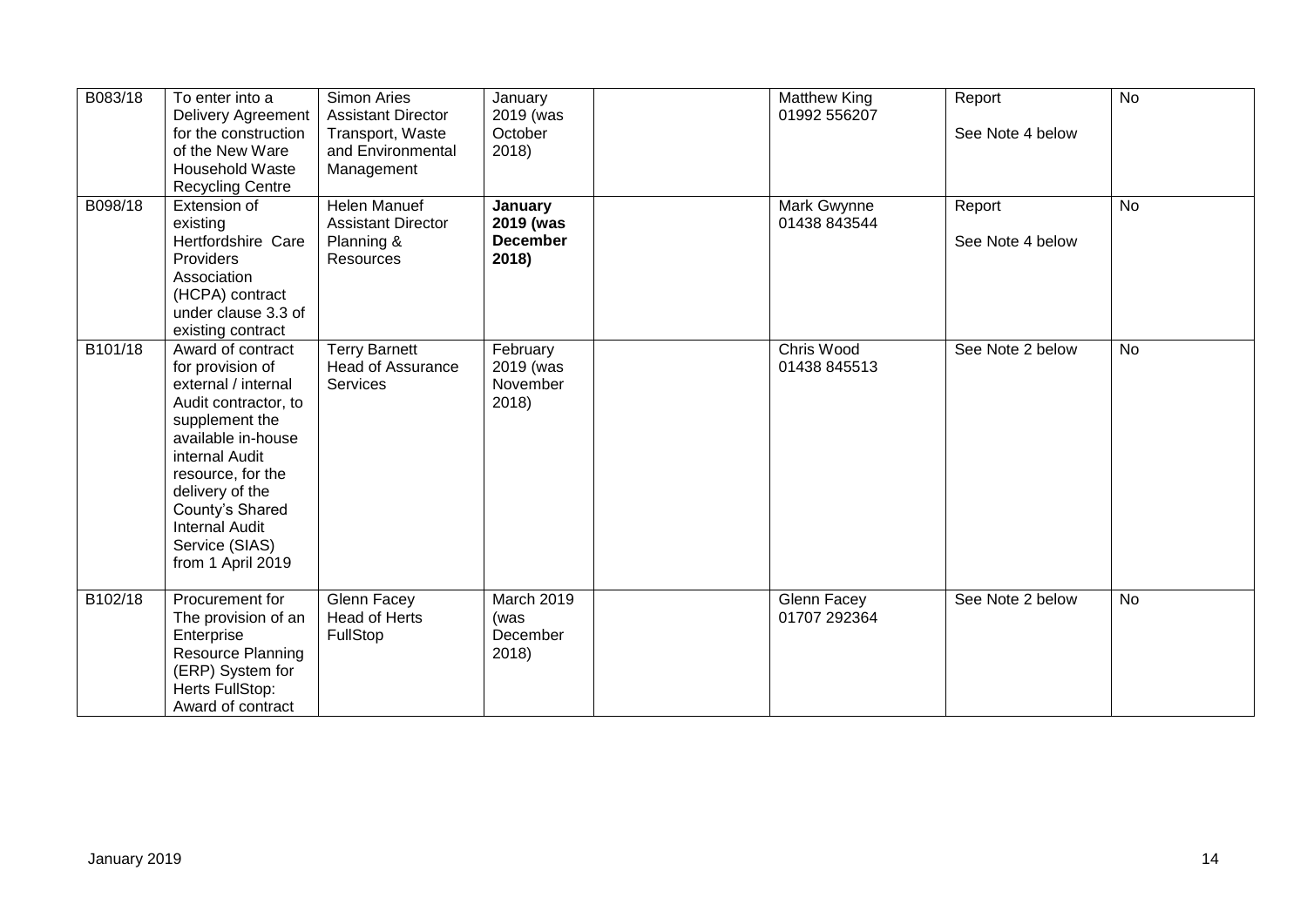| B103/18 | The Supply of<br>Whiteboards,<br>Notice Boards and<br>Associated<br>Equipment<br>Framework in<br>association with<br>Hampshire County<br><b>Council and Suffolk</b><br><b>County Council:</b><br>Award of contract | Glenn Facey<br><b>Head of Herts</b><br>FullStop                                                    | January<br>2019 (was<br>December<br>2018              | <b>Patrick Maguire</b><br>01707 292367 | See Notes 2 & 3<br>below | <b>No</b>      |
|---------|--------------------------------------------------------------------------------------------------------------------------------------------------------------------------------------------------------------------|----------------------------------------------------------------------------------------------------|-------------------------------------------------------|----------------------------------------|--------------------------|----------------|
| B105/18 | Environmental<br><b>Resource Planning</b><br>Consultancy<br>Framework: Award<br>of contract                                                                                                                        | Simon Aries<br><b>Assistant Director</b><br>Transport, Waste<br>and Environmental<br>Management    | January<br>2019                                       | <b>Matthew King</b><br>01992 556207    | See Note 2 below         | <b>No</b>      |
| B107/18 | Provision of Art<br><b>Therapy Sessions</b><br>- Award of contract                                                                                                                                                 | <b>Lindsey Edwards</b><br><b>Interim Assistant</b><br><b>Director Services for</b><br>Young People | January<br>2019                                       | Maria Nastri<br>01992 555471           | See Note 2 below         | <b>No</b>      |
| B109/18 | HCC1810703-<br><b>Property Works</b><br>Framework 2019-<br>2023                                                                                                                                                    | Sass Pledger<br><b>Assistant Director -</b><br>Property                                            | <b>March 2019</b><br>(was<br>February<br>2019)        | <b>Trevor Mose</b><br>01992 556658     |                          | $\overline{N}$ |
| B110/18 | HCC1810704-<br>Property<br>Consultancy<br>Framework 2019 -<br>2023                                                                                                                                                 | Sass Pledger<br><b>Assistant Director -</b><br>Property                                            | <b>March 2019</b><br>(was<br><b>February</b><br>2019) | <b>Trevor Mose</b><br>01992 556658     |                          | No             |
| B111/18 | HCC1810826-<br>Provision of<br>Demountable<br>temporary/<br>modular buildings:<br>Award of contract                                                                                                                | Sass Pledger<br><b>Assistant Director -</b><br>Property                                            | <b>March 2019</b><br>(was<br>February<br>2019)        | <b>Trevor Mose</b><br>01992 556658     | See Note 2 below         | <b>No</b>      |
| B116/18 | HCC1810932<br>PEP8 - School<br>Expansion - St<br>Peters School, St<br>Albans<br>Award of Contract                                                                                                                  | Sass Pledger<br><b>Assistant Director</b><br>Property                                              | <b>March 2019</b><br>(was<br>February<br>2019)        | <b>Trevor Mose</b><br>01992 556658     | See Note 2 below         | No             |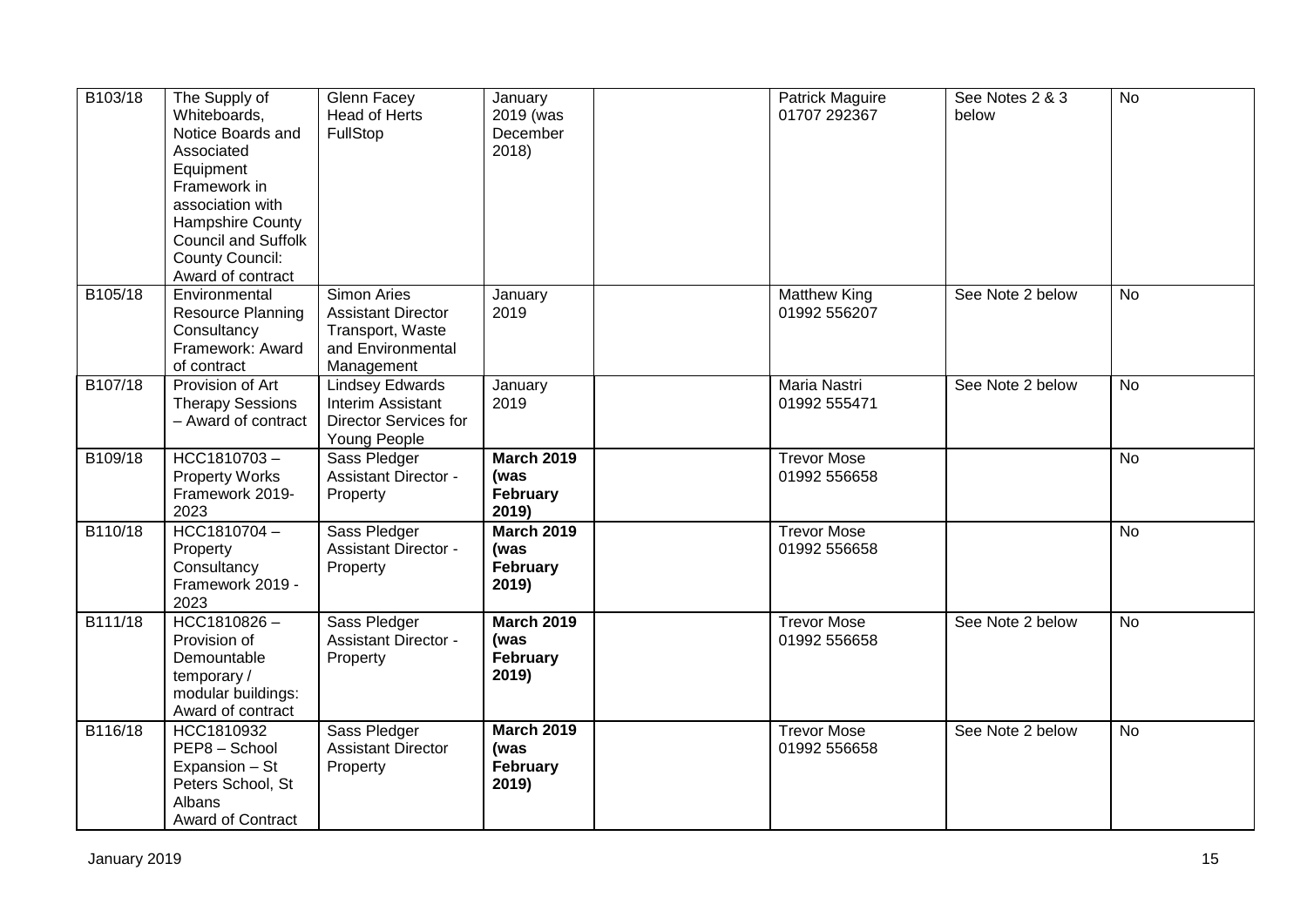| B117/18 | Procure a contract<br>for the adult<br>substance misuse<br>housing related<br>support service                                            | Jim McManus<br>Director of Public<br>Health                               | January<br>2019 (was<br><b>December</b><br>2018) | Natasha Welsh<br>01438 844381        | See Note 2 below             | <b>No</b> |
|---------|------------------------------------------------------------------------------------------------------------------------------------------|---------------------------------------------------------------------------|--------------------------------------------------|--------------------------------------|------------------------------|-----------|
| B122/18 | Extension of the<br>Direct payment<br><b>Support Service</b><br>contract by single<br>tender action.                                     | Ed Knowles,<br><b>Assistant Director</b><br><b>Adult Care Services</b>    | January<br>2019 (was<br><b>December</b><br>2018) | <b>Ted Maddex</b><br>01438 843574    | Report<br>(See Note 4 below) | No        |
| B127/18 | To extend<br>Hertfordshire<br><b>County Council's</b><br>Children Speech<br>and Language<br><b>Therapy Contract</b><br>to September 2019 | Marion Ingram<br><b>Operations Director</b><br><b>Specialist Services</b> | January<br>2019                                  | Julie Reddish<br>01438 843873        | Report<br>See Note 4 below   | No        |
| B128/18 | To extend<br>Hertfordshire<br><b>County Council's</b><br>Children's<br>Occupational<br><b>Therapy Contract</b><br>to September 2019      | Marion Ingram<br><b>Operations Director</b><br><b>Specialist Services</b> | January<br>2019                                  | <b>Julie Reddish</b><br>01438 843873 | Report<br>See Note 4 below   | No        |
| B129/18 | To extend<br>Hertfordshire<br><b>County Council's</b><br>Contract for the<br>provision of the<br>'KIDS hubs' service                     | Marion Ingram<br><b>Operations Director</b><br><b>Specialist Services</b> | February<br>2019                                 | Julie Reddish<br>01438 843873        | Report<br>See Note 4 below   | <b>No</b> |
| B130/18 | The Provision of<br><b>Building Cleaning</b><br>for St Georges<br>School, Harpenden<br>Award of contract                                 | <b>Glenn Facey</b><br><b>Head of Herts</b><br>FullStop                    | February<br>2019                                 | <b>Muddasir Shah</b><br>01707 281538 | See Note 2 below             | <b>No</b> |
| B131/18 | The Provision of a<br><b>Cleaning Service</b><br>for St Albans<br><b>District Council</b><br>Award of contract                           | Glenn Facey<br><b>Head of Herts</b><br>FullStop                           | February<br>2019                                 | Kean Booth<br>01707 292392           | See Note 2 below             | <b>No</b> |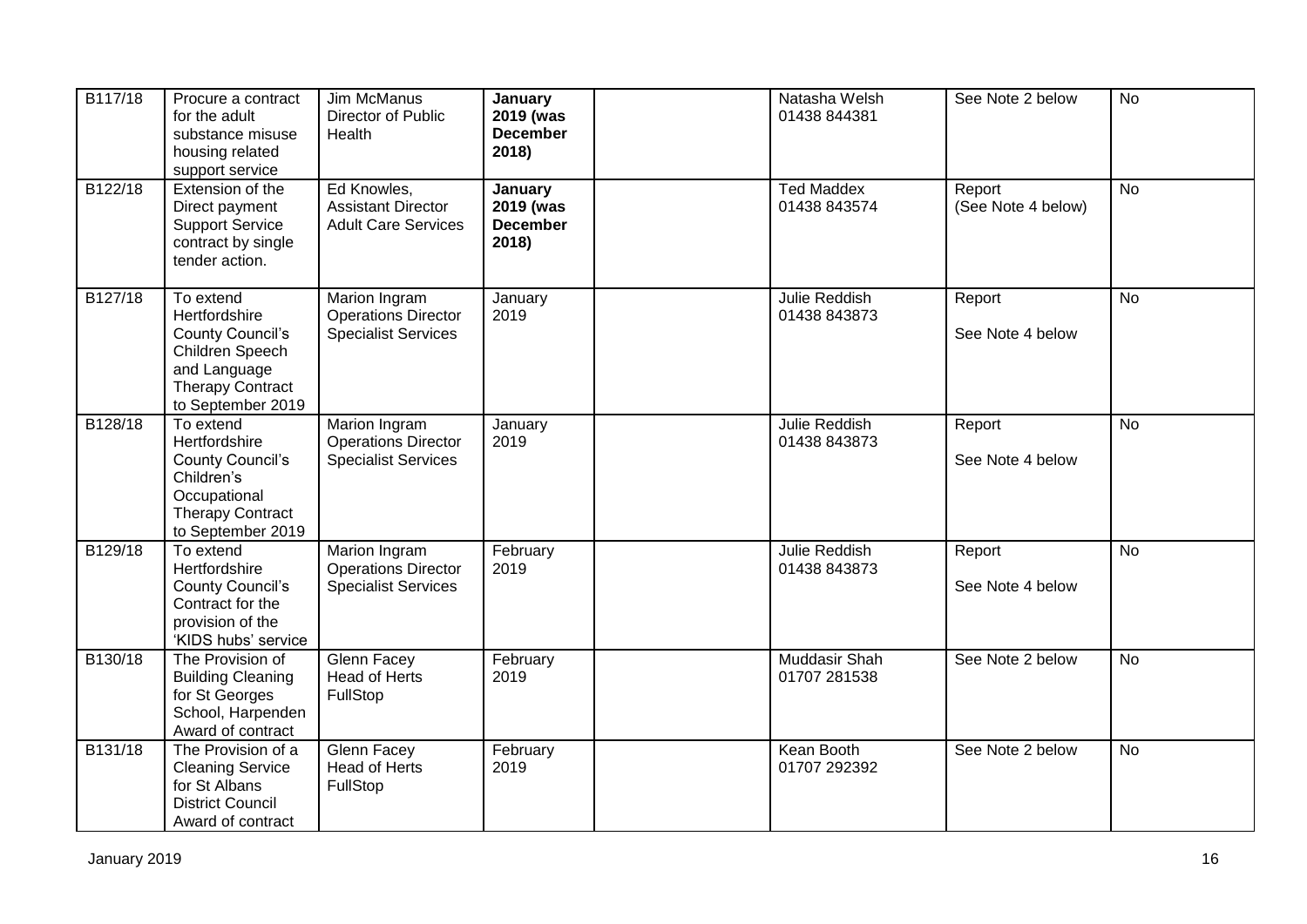| B132/18 | HCC1811013<br>Development of a<br>new school -<br><b>Bishops Stortford</b><br>Eastern Primary<br>School - Award of<br>contract                                        | Sass Pledger<br><b>Assistant Director</b><br>Property                                                        | <b>March 2019</b><br>(was<br>February<br>2019) | <b>Trevor Mose</b><br>01992 556658   | See Note 2 below           | <b>No</b> |
|---------|-----------------------------------------------------------------------------------------------------------------------------------------------------------------------|--------------------------------------------------------------------------------------------------------------|------------------------------------------------|--------------------------------------|----------------------------|-----------|
| B133/18 | Re-Procurement<br>and award of<br>contract to<br>undertake routine<br>vegetation<br>management on<br>the Rights of Way<br>network in<br>Hertfordshire 2019<br>to 2023 | <b>Simon Aries</b><br><b>Assistant Director</b><br><b>Transport Waste and</b><br>Environmental<br>Management | March 2019                                     | <b>Tony Bradford</b><br>01992 556028 | See Note 2 below           | <b>No</b> |
| B134/18 | Acquisition of new<br>premises for<br>enlarged Hatfield<br>Library                                                                                                    | Sass Pledger<br>Assistant Director,<br>Property                                                              | Not before<br>13 January<br>2019               | <b>Robert Ambler</b><br>01992 588836 | Report                     | <b>No</b> |
| B135/18 | Recommission<br>under Single<br>Tender Action for a<br><b>Block Contract for</b><br>the Provision of<br>Intensive Support<br>to Prevent Family<br>Breakdown           | Marion Ingram<br>Operations Director,<br><b>Specialist Services</b>                                          | Not before<br>13 January<br>2019               | Lynn Knowles<br>07740918847          | Report<br>See Note 4 below | <b>No</b> |
| B136/18 | Adoption of a<br>revised Statement<br>of Community<br>Involvement                                                                                                     | Mark Kemp<br>Director of<br>Environment and<br>Infrastructure                                                | Not before<br>13 January<br>2019               | <b>Julie Greaves</b><br>01992 556227 | Report                     | <b>No</b> |
| B137/18 | Block contract for<br>the provision of the<br>Step Up to Social<br><b>Work Post</b><br>Graduate Diploma                                                               | Marion Ingram<br>Operations Director,<br><b>Specialist Services</b><br><b>Childrens Services</b>             | February<br>2019                               | Lynn Knowles<br>01442 454402         | See Note 2 below           | <b>No</b> |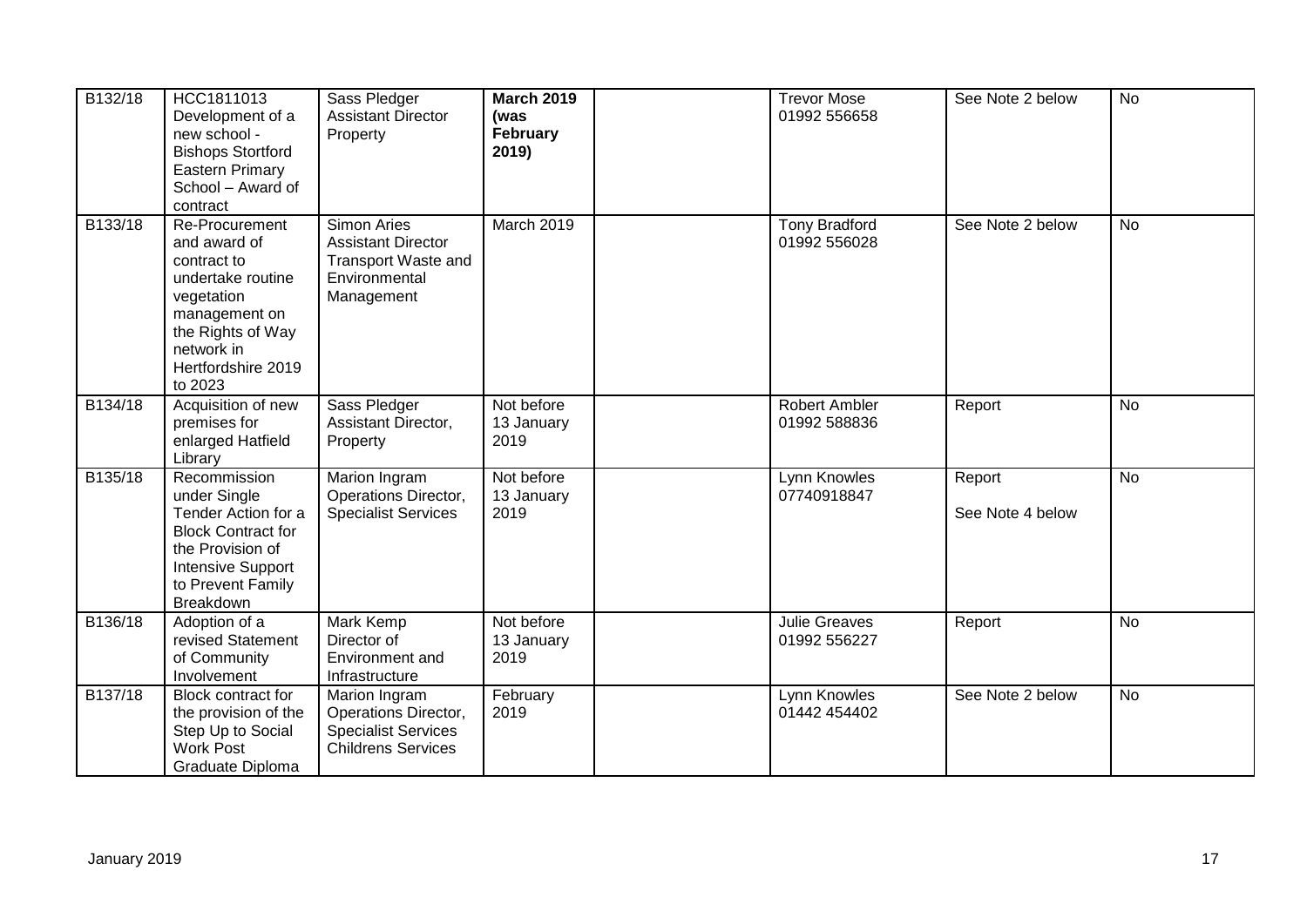| B138/18 | Award of contract<br>for Provision of<br>Pumping<br>Appliances                                                                                                      | <b>Steve Tant</b><br><b>Assistant Chief</b><br>Officer                                                | March 2019                       |                                                                                | <b>Brian Middleton</b><br>01992 507520 | Report<br>See Note 2 below                                                                                                                                                                                                            | <b>No</b> |
|---------|---------------------------------------------------------------------------------------------------------------------------------------------------------------------|-------------------------------------------------------------------------------------------------------|----------------------------------|--------------------------------------------------------------------------------|----------------------------------------|---------------------------------------------------------------------------------------------------------------------------------------------------------------------------------------------------------------------------------------|-----------|
| B139/18 | Acquisition of Land<br>interests necessary<br>for the delivery of<br>the A602<br>Improvements                                                                       | <b>Steven Pilsworth</b><br><b>Director Resources</b>                                                  | <b>March 2019</b>                |                                                                                | <b>David Burt</b><br>01992 658177      | Report<br>See Note 4 below                                                                                                                                                                                                            | <b>No</b> |
| B140/18 | Issue of contracts<br>for older peoples<br>day centres                                                                                                              | Iain MacBeath<br>Director of Adult<br><b>Care Services</b>                                            | Not before<br>15 January<br>2019 |                                                                                | <b>Ted Maddex</b><br>01438 843574      | Report                                                                                                                                                                                                                                | <b>No</b> |
| B141/18 | Extension of<br>support and advice<br>contracts with the<br>voluntary and<br>community sector                                                                       | Iain MacBeath<br>Director of Adult<br><b>Care Services</b>                                            | Not before<br>15 January<br>2019 |                                                                                | <b>Ted Maddex</b><br>01438 843574      | Report                                                                                                                                                                                                                                | <b>No</b> |
| B142/18 | Draft Intalink Bus<br>Strategy public<br>consultation                                                                                                               | Simon Aries<br><b>Assistant Director</b><br><b>Transport Waste and</b><br>Environmental<br>Management | <b>March 2019</b>                | Growth, Infrastructure,<br>Planning and the<br><b>Economy Cabinet</b><br>Panel | <b>Matthew Lale</b><br>01992 588633    | Report                                                                                                                                                                                                                                | <b>No</b> |
| B002/19 | <b>Additional School</b><br>Places approval<br>of funding to<br>support the<br>increase in age<br>range of Watford<br><b>University</b><br><b>Technical College</b> | <b>Jenny Coles</b><br>Director of<br><b>Children's Services</b>                                       | February<br>2019                 | <b>Education, Libraries</b><br>and Localism<br><b>Cabinet Panel</b>            | Dan Hardy<br>01992 588923              | Report of the<br>Director of<br><b>Children's Services</b><br>Part I and Part II<br>Report - due to<br>'Information<br>relating to the<br>financial or<br>business affairs of<br>any particular<br>person (including<br>the Council)' | <b>No</b> |
| B003/19 | <b>Award of Contract</b><br>for the provision<br>of a Learning<br><b>Provider with</b>                                                                              | <b>Sally Hopper</b><br><b>Assistant Director</b><br><b>HR Services</b>                                | February<br>2019                 |                                                                                | <b>Sally Hopper</b><br>01992 555692    | See Note 2 below                                                                                                                                                                                                                      | <b>No</b> |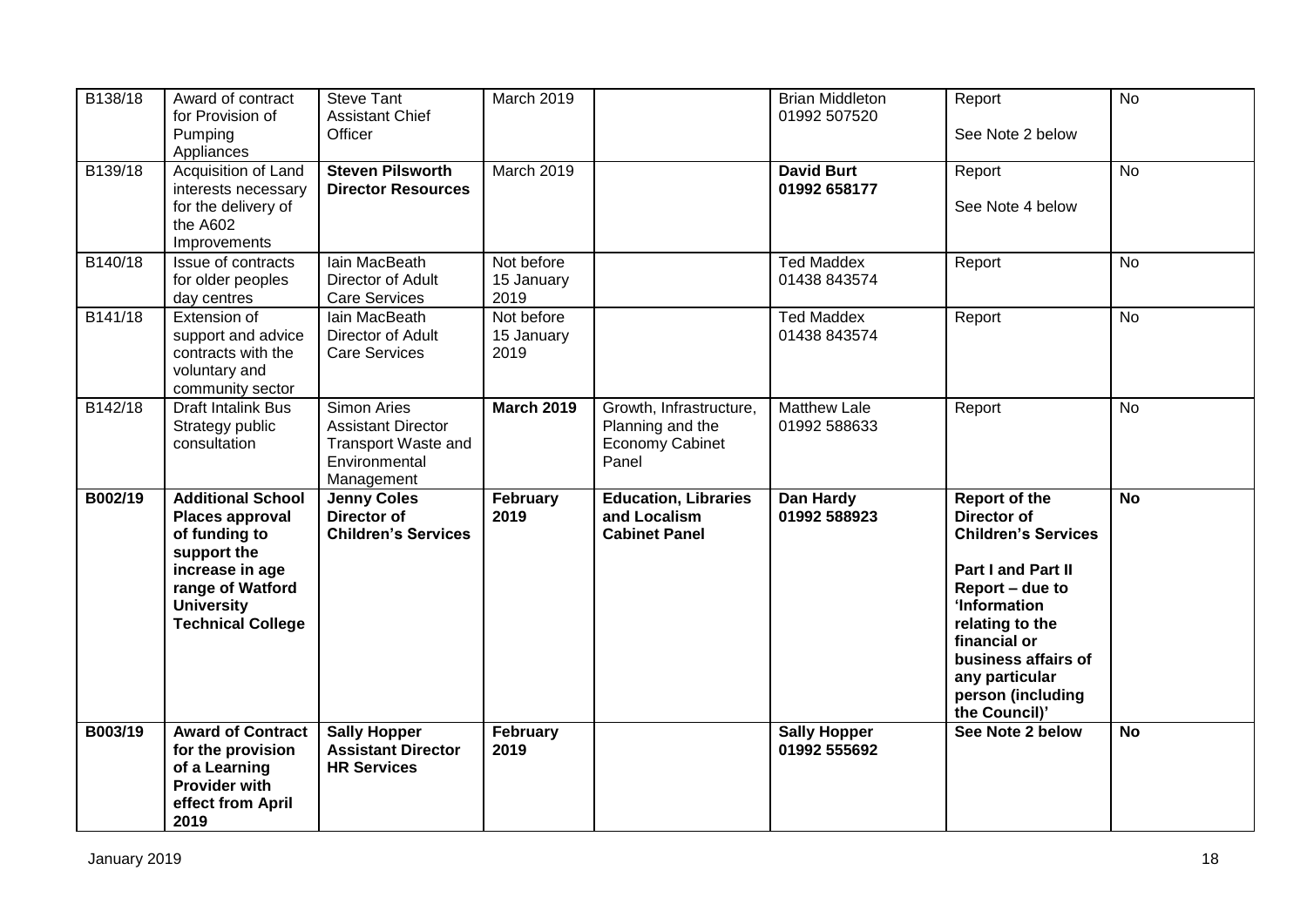| B004/19 | <b>Collaborative</b><br><b>Vehicle</b><br><b>Purchasing</b><br><b>Framework led by</b><br><b>Hertfordshire</b><br><b>County Council</b>                                                                                      | <b>Glenn Facey</b><br><b>Head of Herts</b><br><b>FullStop</b>                             | <b>March 2019</b> |                                                                       | <b>Glenn Facey</b><br>01707 292364   | Report<br>See Notes 2 and 3<br>below | <b>No</b> |
|---------|------------------------------------------------------------------------------------------------------------------------------------------------------------------------------------------------------------------------------|-------------------------------------------------------------------------------------------|-------------------|-----------------------------------------------------------------------|--------------------------------------|--------------------------------------|-----------|
| B005/19 | <b>Hertfordshire</b><br><b>Adult and Family</b><br><b>Learning Service</b><br>(HAFLS) - Award<br>of contract for the<br>provision of Adult<br><b>Learning across</b><br><b>Hertfordshire for</b><br>academic year<br>2019/20 | <b>Steven Lee-Foster</b><br><b>Assistant Director</b><br>of Adult Care<br><b>Services</b> | <b>May 2019</b>   |                                                                       | <b>Lyn Keates</b><br>01992 588626    | <b>Report</b><br>See Note 2 below    | <b>No</b> |
| B006/19 | <b>Award of contract</b><br>for the provision<br>for an integrated<br><b>Therapies Service</b><br>to children and<br>young people with<br>disabilities                                                                       | <b>Marion Ingram</b><br><b>Operations Director</b><br><b>Specialist Services</b>          | <b>May 2019</b>   | Children, Young<br><b>People and Families</b><br><b>Cabinet Panel</b> | <b>Julie Reddish</b><br>01438 843873 | <b>Report</b><br>See Note 2 below    | <b>No</b> |
| B007/19 | HCC1811103-<br><b>Greenside School</b><br>- Car park works<br>- award of<br>contract                                                                                                                                         | <b>Sass Pledger</b><br><b>Assistant Director,</b><br><b>Property</b>                      | <b>March 2019</b> |                                                                       | <b>Trevor Mose</b><br>01992 556658   | See Note 2 below                     | <b>No</b> |
| B008/19 | Award a contract<br>for the adult<br>substance misuse<br>housing related<br>support service                                                                                                                                  | <b>Jim McManus</b><br><b>Director of Public</b><br><b>Health</b>                          | <b>May 2019</b>   |                                                                       | Natasha Welsh<br>01438 844381        | See Note 2 below                     | <b>No</b> |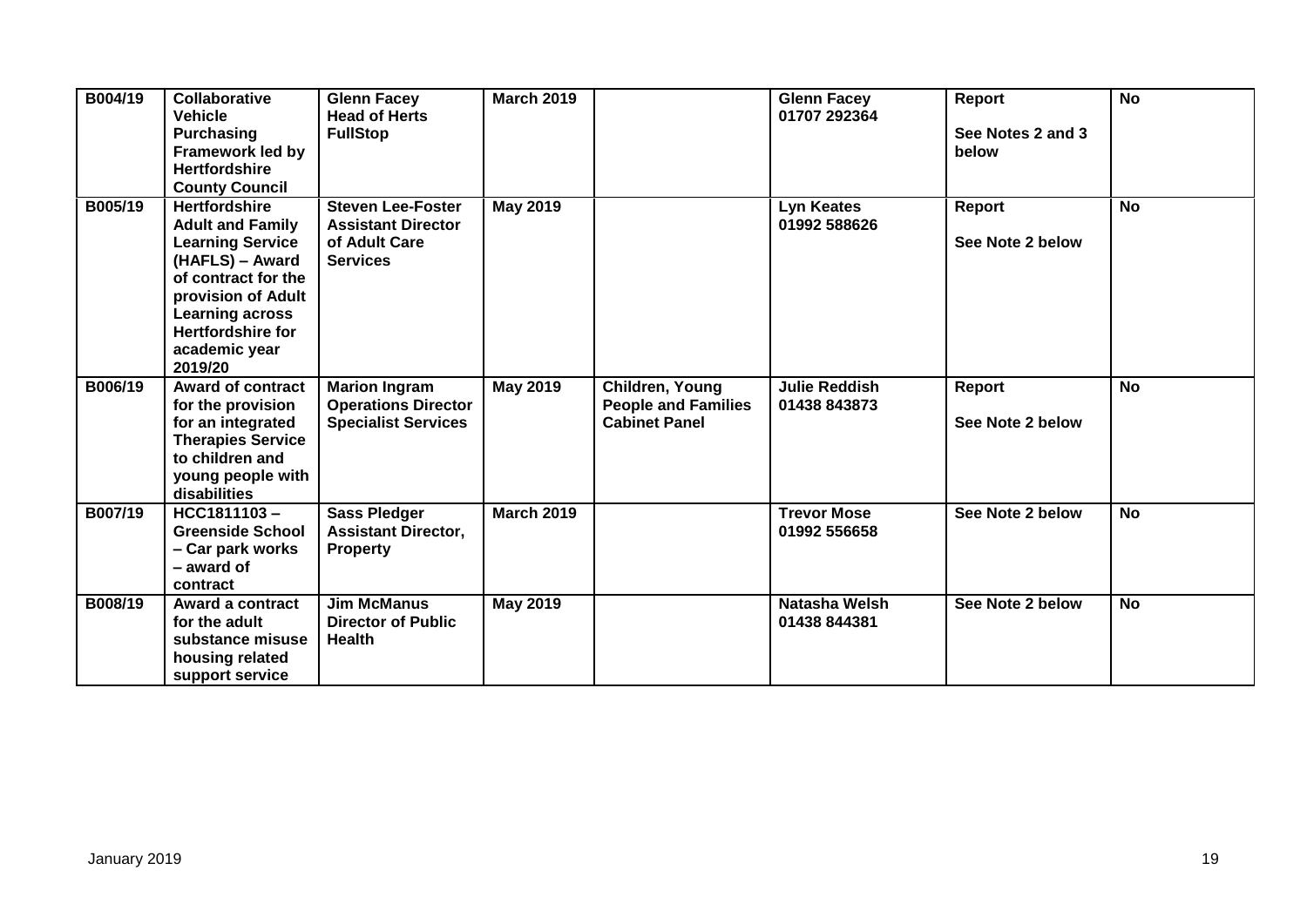| B009/19 | Whether to<br>consult on | <b>Jenny Coles</b><br>Director of | February<br>2019 | <b>Education, Libraries</b><br>& Localism | <b>Pauline Davis</b><br>01992 555865 | <b>Part I and Part II</b> | No |
|---------|--------------------------|-----------------------------------|------------------|-------------------------------------------|--------------------------------------|---------------------------|----|
|         |                          |                                   |                  |                                           |                                      |                           |    |
|         | proposals to             | <b>Childrens Services</b>         |                  |                                           |                                      | <b>Part I and Part II</b> |    |
|         | enlarge the              |                                   |                  |                                           |                                      | Report – due to           |    |
|         | premises of              |                                   |                  |                                           |                                      | <b>Information</b>        |    |
|         | Codicote C of E          |                                   |                  |                                           |                                      | relating to the           |    |
|         | <b>Primary School in</b> |                                   |                  |                                           |                                      | financial or              |    |
|         | <b>Codicote within</b>   |                                   |                  |                                           |                                      | business affairs of       |    |
|         | the ninth primary        |                                   |                  |                                           |                                      | any particular            |    |
|         | school expansion         |                                   |                  |                                           |                                      | person (including         |    |
|         | programme                |                                   |                  |                                           |                                      | the Council)'             |    |
|         | (PEP9)                   |                                   |                  |                                           |                                      |                           |    |

# **Notes:**

- 1. CBC contract = on behalf of 17 local authority members of the Central Buying Consortium<br>2. Quality and price evaluation derived from tenderers' submissions (which may con
- 2. Quality and price evaluation derived from tenderers' submissions *(which may contain exempt information and if so will not be available for public inspection)* If you have any general enquiries about this Forward Plan - contact Elaine Shell, Democratic Services Manager, 01992 555565 Email: [elaine.shell@hertfordshire.gov.uk](mailto:elaine.shell@hertfordshire.gov.uk)
- 3. Collaborative contract with one or more authorities (not a CBC contract)
- 4. Part II (due to 'Information relating to the financial or business affairs of any particular person (including the Council')".

#### **KATHRYN PETTITT, CHIEF LEGAL OFFICER**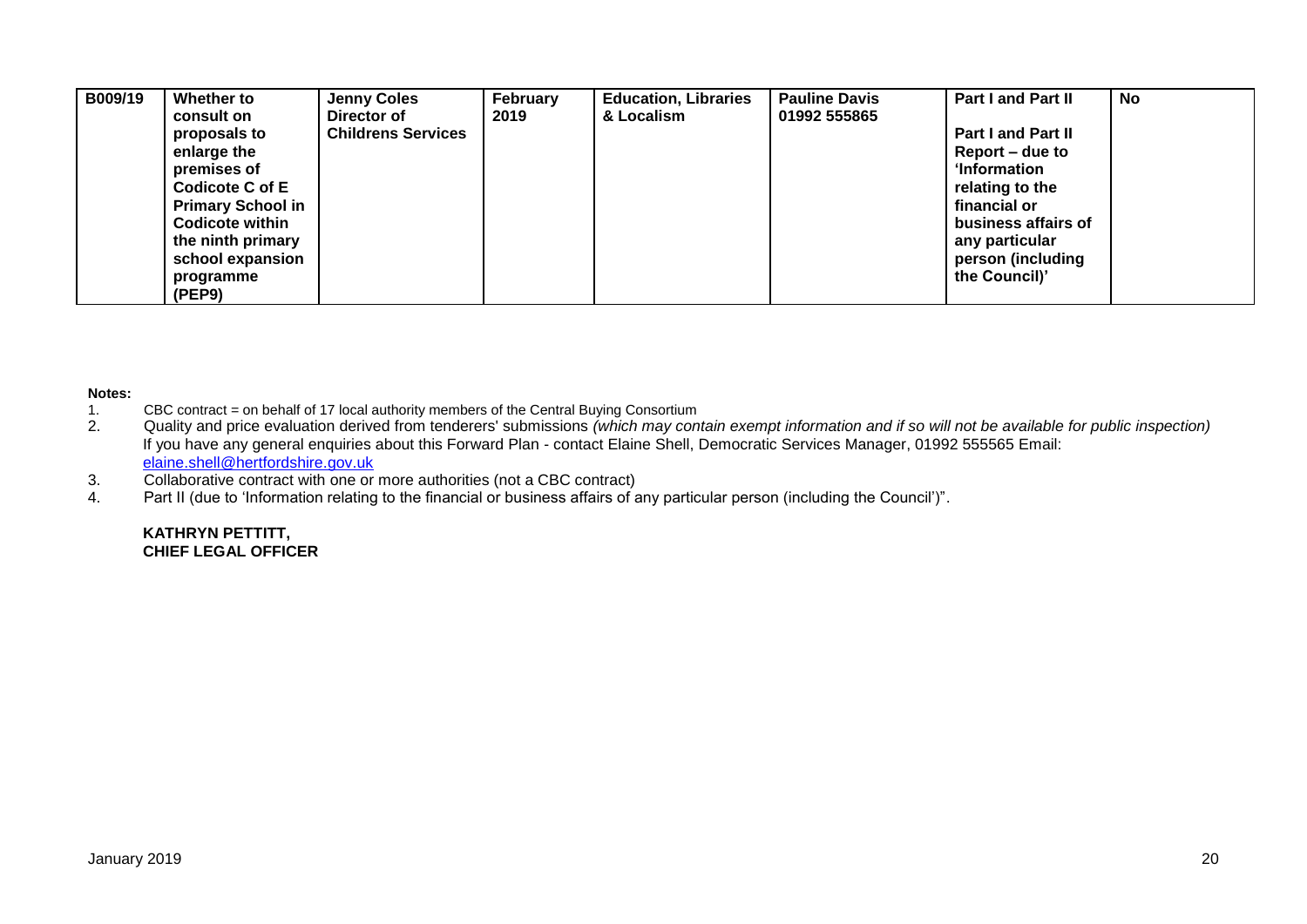

# **Hertfordshire HERTFORDSHIRE COUNTY COUNCIL**

**FORWARD PLAN Notice of (a) key and other decisions likely to be made on behalf of the County Council by Cabinet, (b) key decisions likely to be made on behalf of the County Council by Officers and** 

**(c) decisions on Traffic Regulation Orders likely to be made by Officers on behalf of the County Council in the period 1 February 2019 – 31 May 2019**

# **Published: 7 January 2019**

[Note: Key decisions and other decisions due to be reached in January 2019 but not yet made remain listed (notice of these items was given in the Forward Plan issued on 7 December 2018)]

# **TRAFFIC REGULATION ORDERS**

#### **EAST HERTS & LEA VALLEY**

#### **Broxbourne**

| Location                                         | <b>Proposed Restriction</b>                                   |
|--------------------------------------------------|---------------------------------------------------------------|
| Goff's Lane, Goff's Oak                          | Experimental Prohibition of Left Turn                         |
| Churchgate & College Roads, Cheshunt             | <b>Waiting Restrictions</b>                                   |
| Pengelly Close, Cheshunt                         | <b>Waiting Restrictions</b>                                   |
| Lea/Gordon Roads, Waltham Abbey                  | <b>Waiting Restrictions</b>                                   |
| Andrews Lane, Cheshunt                           | 30mph Speed Limit                                             |
| Queens Way, Waltham Cross                        | <b>Waiting Restrictions</b>                                   |
| Turners Hill, Cheshunt                           | <b>Waiting Restrictions</b>                                   |
| <b>East Herts</b>                                |                                                               |
| Location                                         | <b>Proposed Restriction</b>                                   |
| Church Street, Bishop's Stortford                | <b>Waiting Restrictions</b>                                   |
| South Street, Bishop's Stortford                 | <b>Waiting Restrictions</b>                                   |
| Horns Road, West Street, Hertford                | Waiting Restrictions, 20mph Speed Limit, Prohibition of Entry |
| A120 Bishop's Stortford                          | 40mph Speed Limit                                             |
| Ermine Street, Buntingford                       | Waiting Restrictions, Road Humps, 30mph speed limit           |
| North Road, Hertford                             | Waiting Restrictions, Loading Bay                             |
| Various Roads, Hertford (3 areas)                | <b>Waiting Restrictions</b>                                   |
| Various Roads, Buntingford (2 areas)             | <b>Waiting Restrictions</b>                                   |
| Various Roads, Puckeridge                        | 7.5 Tonne Weight Limit                                        |
| <b>Hertford Town Centre</b>                      | Road Humps, Pedestrian Crossing, One Way, Pedestrian          |
|                                                  | Zone, Waiting Restrictions                                    |
| A120, Cambridge Road & Old Standon Hill, Standon | One Way, Prescribed Routes, Prohibition of Turns              |
| A120, High Street & Mill End, Standon            | <b>Waiting Restrictions</b>                                   |
| Hartham Lane, Hertford                           | <b>Waiting Restrictions</b>                                   |
| Crane Mead, Ware                                 | Waiting Restrictions, Road Humps                              |
| Various Roads, Hunsdon                           | 30mph Speed Limit                                             |
| South Street, Bishop's Stortford                 | Waiting Restriction and Revocation                            |
| Star Street/Vicarage Road, Ware                  | <b>Waiting Restriction</b>                                    |
| London Road/Brookside, Hertford                  | <b>Waiting Restriction</b>                                    |
| Baldock Road/Bowling Green Lane, Buntingford     | <b>Waiting Restriction</b>                                    |

January 2019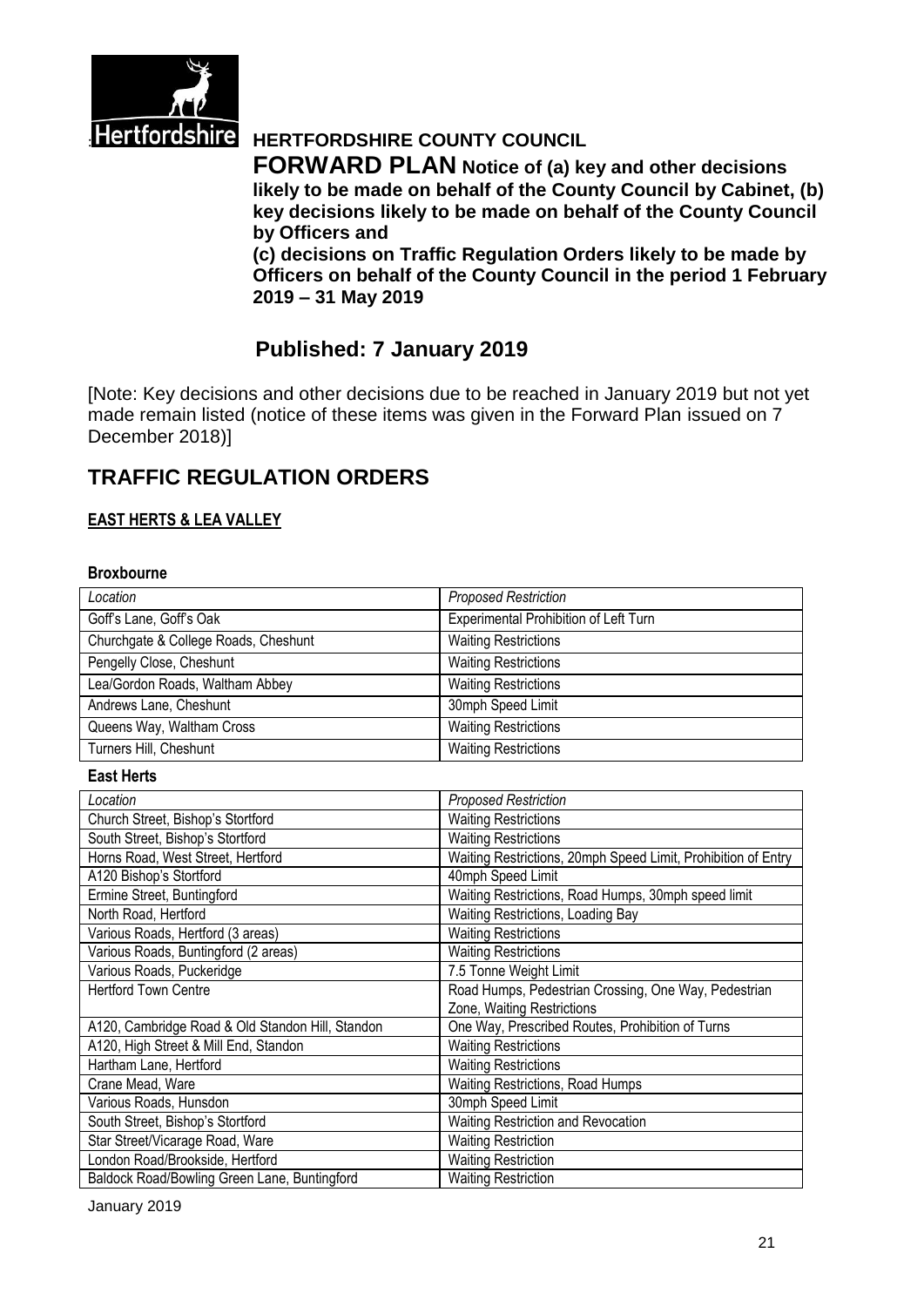| Street.<br><b>Buntingford</b><br>Ermine<br><b>Norris</b><br>etc.<br>Wav | Waiting<br>Restriction |
|-------------------------------------------------------------------------|------------------------|
| B <sub>180</sub>                                                        | Limit                  |
| Widforg                                                                 | 'Jmph                  |
| Hunsdon                                                                 | speed'                 |
| Road.                                                                   | 4VI.                   |

### **MID HERTS**

#### **Dacorum**

| Location                                         | <b>Proposed Restriction</b>              |
|--------------------------------------------------|------------------------------------------|
| Various Roads, Tring                             | 20mph Speed Limit                        |
| Tringford Road, Tring                            | 30mph Speed Limit, Waiting Restrictions  |
| Sunnyhill Road/Melsted Road, Hemel Hempstead     | <b>Waiting Restrictions</b>              |
| Various Roads, Berkhamsted                       | 20mph Speed Limit Zone                   |
| Bridgewater Road, Berkhamsted                    | <b>Waiting Restrictions</b>              |
| Beggars Lane, Tring                              | Verge Parking Place                      |
| Various Roads, Berkhamsted (2)                   | <b>Waiting Restrictions</b>              |
| Avenue Approach, Kings Langley                   | <b>Waiting Restrictions</b>              |
| Various Roads, Tring                             | 20mph Speed Limit Zone                   |
| Three Cherry Trees Lane, Boundary Way etc, Hemel | <b>Experimental Waiting Restrictions</b> |
| Wood Lane End, Hemel Hempstead                   | Prohibition of Motor Vehicles            |
| Various Roads, Hemel Hempstead                   | 20mph Speed Limit                        |

#### **St. Albans**

| Location                                             | <b>Proposed Restriction</b>                          |
|------------------------------------------------------|------------------------------------------------------|
| Various Roads, London Colney                         | 20mph Speed Limit Zone, Road Humps                   |
| Various Roads, Harpenden                             | 20 & 40mph Speed Limits                              |
| Hatfield Road, St Albans                             | Parking Place Revocation                             |
| Sandpit Lane, St Albans                              | 30mph Speed Limit                                    |
| A5183 St Albans / Redbourn Roads, Redbourn/St Albans | 40mph Speed Limit                                    |
| Various Roads, St Albans                             | 20mph Speed Limit Zone                               |
| A1081 London Road, St Albans                         | Waiting Restrictions Revocation, Pedestrian Crossing |
| Langley Grove, Sandridge                             | <b>Waiting Restriction</b>                           |
| Waverley Road, St Albans                             | <b>Waiting Restrictions</b>                          |

### **Welwyn Hatfield**

| Location                           | <b>Proposed Restriction</b>                 |
|------------------------------------|---------------------------------------------|
| Various Roads, Welwyn Garden City  | <b>Waiting Restrictions</b>                 |
| Hillcrest & Sorrel Close, Hatfield | <b>Waiting Restrictions, Parking Places</b> |
| Various Roads, Welwyn              | Waiting Restrictions                        |

#### **NORTH HERTS**

#### **North Herts**

| Location                                   | <b>Proposed Restriction</b> |
|--------------------------------------------|-----------------------------|
| Charlton Road, Hitchin                     | 20mph Speed Limit           |
| Park Lane/Gun Lane, Knebworth              | <b>Waiting Restrictions</b> |
| Kits Lane, Wallington Road etc, Baldock    | 20mph Speed Limit           |
| Various Roads, Ashwell                     | <b>Waiting Restrictions</b> |
| Broadway, Sollershott East etc, Letchworth | <b>Waiting Restrictions</b> |
| Cowslip/Hawthorn Hill etc Letchworth       | <b>Waiting Restrictions</b> |
| Mattocke Road, The Crescent, Hitchin       | <b>Waiting Restrictions</b> |

#### **Stevenage**

| ocation<br>.                                           | $- - +$<br>mction<br>かし<br>00.<br>. |
|--------------------------------------------------------|-------------------------------------|
| $- - -$<br>.<br>.stever<br>≺oac<br>nade<br>пe.<br>UI U | Lane<br>Bus                         |